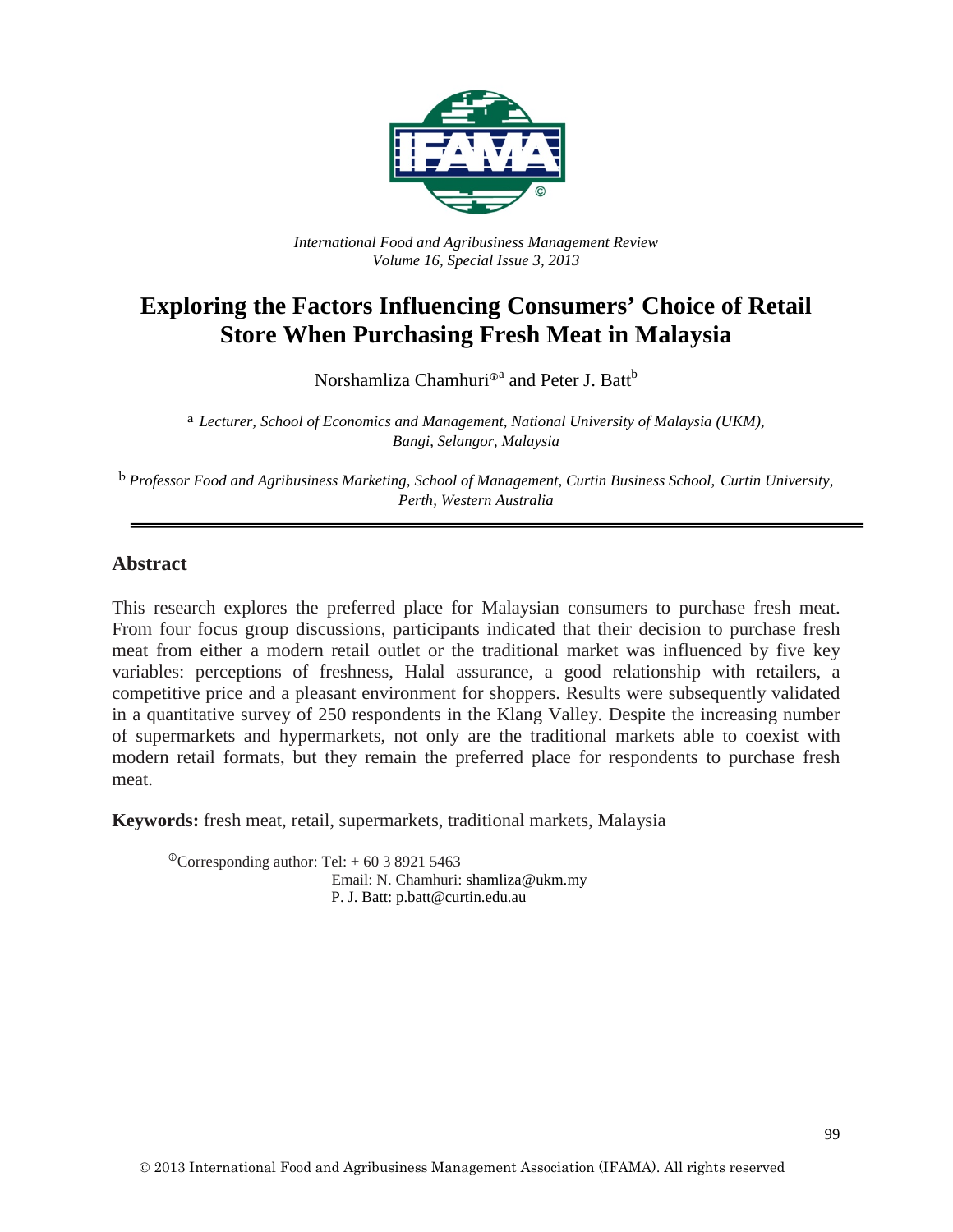### **Introduction**

Globalization of the food retail system has impacted on the distribution and marketing of fresh food. For most developing countries, including Malaysia, traditional retail formats are being replaced by supermarkets and hypermarkets (Goldman et al. 1999).

In many parts of Western Europe and North America, modern retail outlets now dominate the food retail market (Chen et al. 2005). An increasing number of modern retail outlets is also being observed in Latin America and Asia (Reardon et al. 2005), where increasing population and rising personal disposable income is resulting in significant shifts in the food demand. According to Reardon et al. (2003), supermarkets are perceived to be the place where more wealthy consumers choose to shop. However, modern retail formats struggle to maintain their position in the market for those consumers who do not have sufficient income. Irrespective, in the six leading Latin American countries, modern retail formats now account for 45-75% of sales. In Asia, ACNielsen (2003) reports that the supermarkets average share of overall food retail sales (excluding fresh food) is 33% for Indonesia, Malaysia and Thailand, and 63% for the Republic of Korea, Taiwan and the Philippines.

In Malaysia, the structure of food retailing has changed dramatically over the last few decades. In previous years, the only retail formats were the traditional markets, grocery stores or minimarkets. Consumers purchased almost everything there including fresh fruit and vegetables, meat, chicken and fish, and other household supplies like dry food, bread, detergents, stationery and toys.

However, since the 1990's, the food retail industry in Malaysia has experienced tremendous growth. Modern retail outlets such as supermarkets and hypermarkets now dominate the retail food trade (Shamsudin and Selamat 2005). With new retail outlets emerging, consumers are reviewing where they will do the majority of their grocery shopping. In 1995, for example, the number of supermarket shoppers increased 1.5 times, while hypermarket shoppers have more than doubled (Eight Malaysia Plan 2001 – 2005). As reported by Abdullah et al. (2011), the average number of supermarkets and hypermarkets in Malaysia increased 2.1% and 26.8% respectively, from 2003 to 2008.

In parallel with the development of the food retail industry, the behavior of consumers in Malaysia has also changed. Malaysian consumers are experiencing dramatic changes in their lifestyle, which impacts on the way they purchase their food. These factors include:

- (1) an increase in personal disposable income. This has increased the ownership of both refrigerators and microwave ovens, which has changed the purchasing habits of consumers (Shamsudin and Selamat 2005). For instance, in the past, perishable goods were bought from traditional markets on a day-to-day basis. Owning a refrigerator allows consumers to shop less often as now they have the capacity to store perishable products for 1 to 2 weeks;
- (2) the need for convenience. With more women entering the work force, time is scarce and therefore the demand for convenience is high. Convenience means more than just a one-stop store for working women. According to Geuens et al. (2003), supermarkets and hypermarkets provide convenience for shoppers in terms of providing facilities

2013 International Food and Agribusiness Management Association (IFAMA). All rights reserved.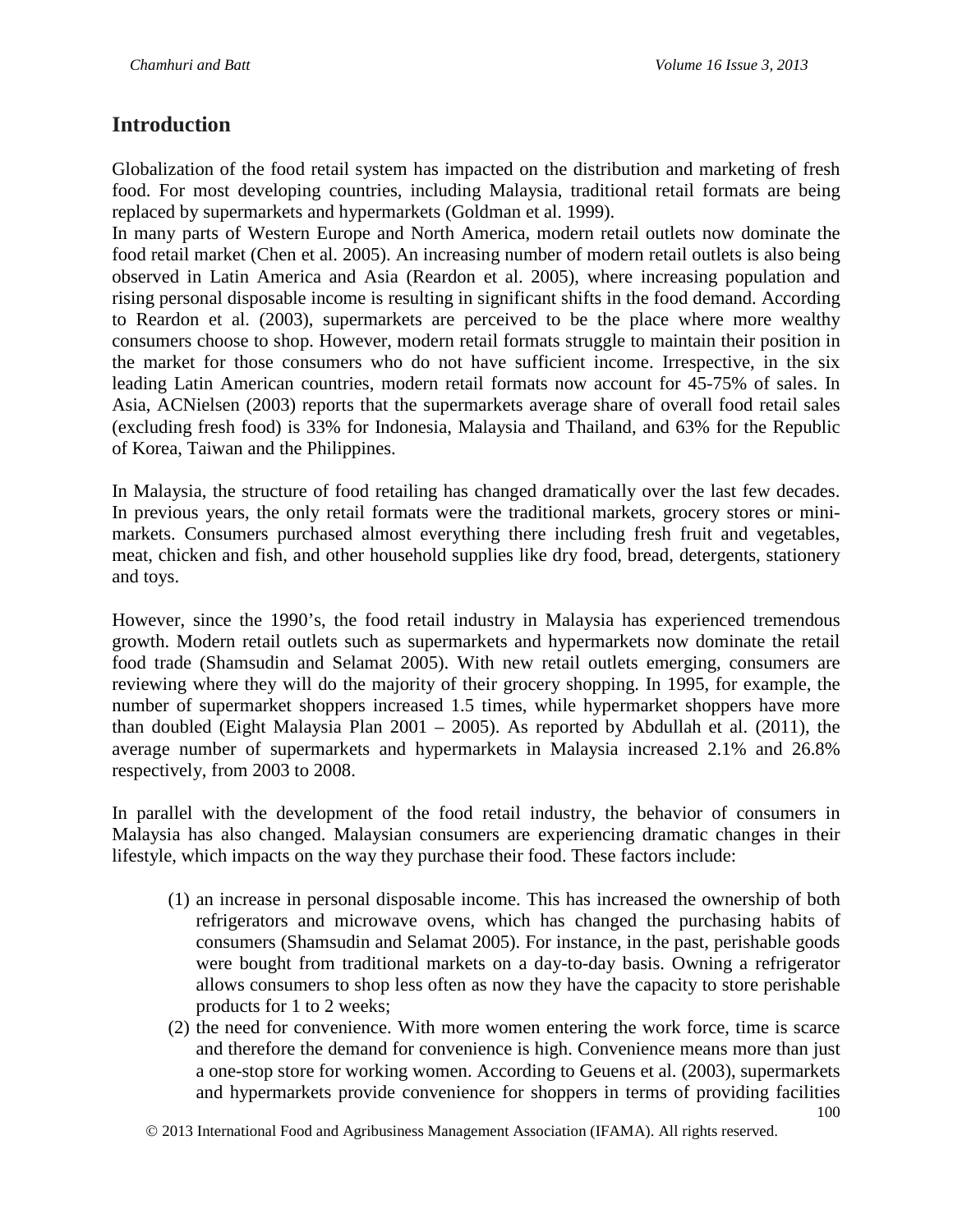such as ample car space, proximity to other shops, extended trading hours and the width and depth of the product range;

(3) a greater awareness of food safety and food quality issues. Becker et al. (2000) suggested that the place of purchase provides an important and trusted source of information for consumers on the safety of the meat they intend to purchase. Consumers often assume that fresh food being offered in a clean and tidy supermarket is safer to eat than the product available from an unclean and disorganised market (Berdegue et al. 2005). More consumers are purchasing more fresh meat from modern retail outlets because they believe that it is safer; and (4) changes in diet. Malaysians are eating more healthy food. Shaharudin et al. (2010) confirmed that the purchase of organic meat has increased in Malaysia as consumers have become more concerned with the use of antibiotics, vaccines and growth promotants in poultry and cattle production. However, the availability of food that has been organically produced is a problem faced by many consumers in Malaysia. As mentioned by Shamsudin and Selamat (2005), organic food is mainly sold in modern retail outlets and is rarely found in traditional markets.

The emergence of modern retail outlets has impacted on both the traditional food retail environment and consumer behaviour in Malaysia. How consumers have responded to this complex situation is the main focus of this paper. As very little research has been undertaken to explore the food shopping behaviour of Malaysian consumers, this research project sought to identify which factors were most influential in the consumers' choice of retail outlet when purchasing fresh meat and to explore why consumers continue to shop at traditional markets when they have the opportunity to purchase from modern retail outlets.

## **Retail Formats in Malaysia**

Food distribution channels in Malaysia can be divided into two broad categories: the old and the new. Different channels cater for different segments of the Malaysian population. The old format consists of traditional markets and grocery stores (mini-markets). The traditional market, which comprises wet markets, fresh markets, night markets and farmer's markets, are popular among consumers when purchasing fresh food. The traditional market has been defined as a market with little central control or organization, that lacks refrigeration, and does not process fresh foods into branded goods for sale (Trappey and Lai 1997). Goldman et al. (1999) described a typical wet market as an agglomeration of small vendors, where each vendor specialized in one fresh food line (meat, fish, fruit or vegetable) or in a sub line (fruit and vegetables). Traditional retailers complement each other as they offer a full assortment.

In Malaysia, supermarkets began to emerge in the early 1960's. The Weld Supermarket was the first modern supermarket to be opened in Kuala Lumpur in 1963, and was initially built to cater for expatriates who were working and living in the city. During the 1970's, modern supermarkets started to expand with the entry of several foreign ventures into Malaysia. By 1984, Zainal Abidin (1989) [cited in Roslin and Melewar (2008)] was describing the 'supermarket war' in Malaysia.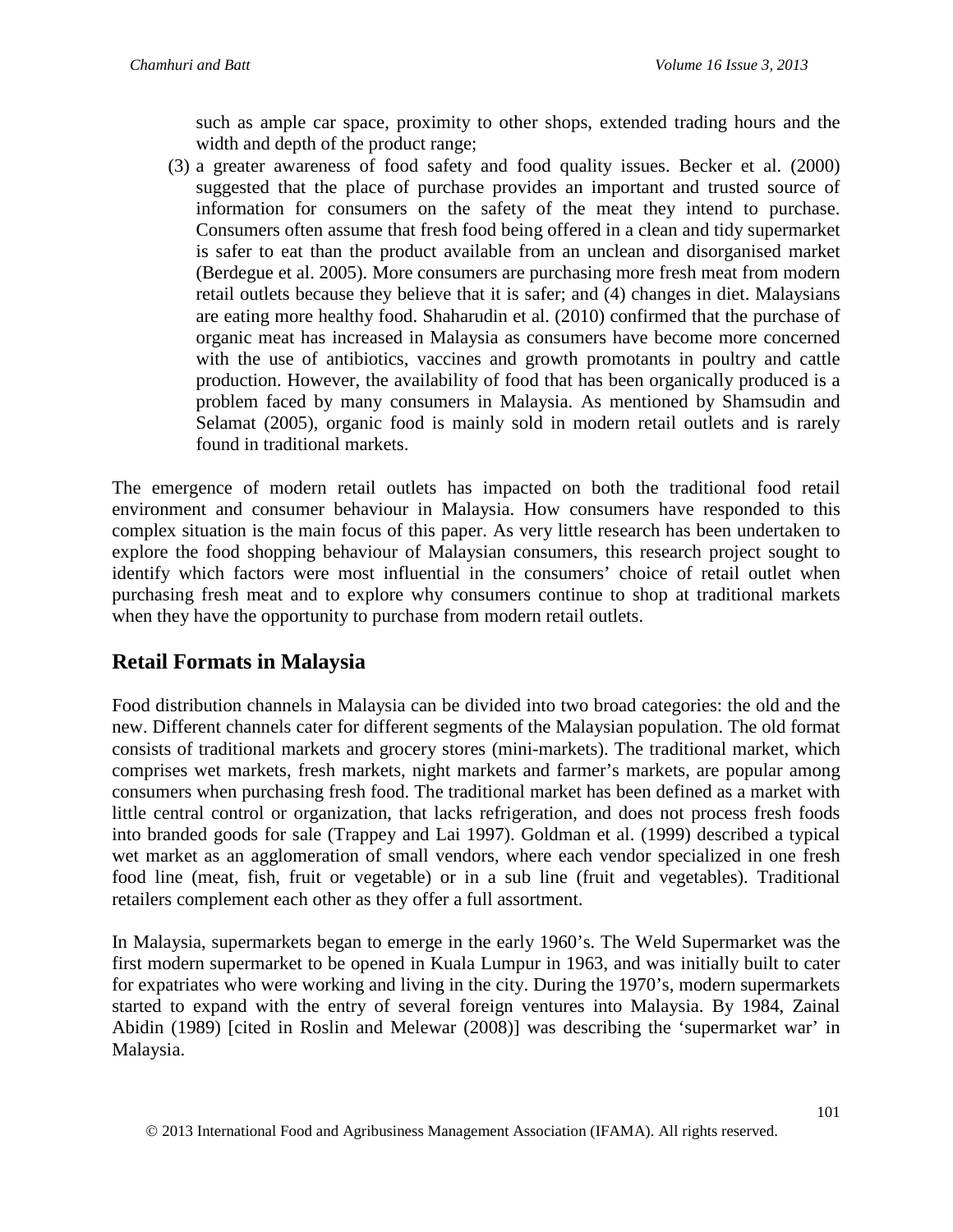The new emerging retail formats are supermarkets, hypermarkets and convenience stores. According to Perrigot and Cliquet (2006), the basic concept of a hypermarket is described as 'everything under the same roof'. Perrigot and Cliquet (2006) then further elaborate the concept of a hypermarket as: (1) having a large floor space to hold the widest assortment of products and providing a large parking lot for shoppers; (2) implementing a discount pricing policy, and (3) self-service techniques based on effective merchandising and sales promotion. Cheeseman and Wilkinson (1995) described supermarkets as self-service stores, which offer one stop shopping, value for money and hold a large product selection in pleasant surroundings. Trappey and Lai (1997) add that most supermarkets have facilities to process fresh foods and use a wide range of refrigerated facilities to hold chilled and frozen product. Although supermarkets' merchandise assortment is described as limited, their retail strategies resemble the hypermarkets (Roslin and Melewar 2008). Their strategies to attract consumers include focusing on the merchandise width and depth while maintaining a low price. Convenience stores represent around 11% of retail sales and are located in major urban centers and along highways to capture those consumers who prefer convenience (Pricewaterhouse Coopers 2006). These stores offer a greater variety of products, longer hours of operation and lower prices compared to the traditional grocery stores.

In Malaysia, modern retail formats are mainly located in the major urban centers (Shamsudin and Selamat 2005). Most hypermarkets are located in the states where the population density is higher and more affluent – Selangor, Kuala Lumpur and Penang. In 2003, there were 240 supermarkets and 30 hypermarkets in Malaysia (Euromonitor International 2010). Five years later, the number of supermarkets in Malaysia had increased to 265 and the number of hypermarkets had increased to 90 (Table 1).

|                     | 2003 | 2004 | 2005 | 2006 | 2007 | 2008 |
|---------------------|------|------|------|------|------|------|
| <b>Supermarkets</b> | 240  | 242  | 245  |      | 260  | 265  |
| <b>Hypermarkets</b> | 30   | 40   |      | 60   | 80   | 90   |

| Table 1. Number of modern retail outlets in Malaysia |  |
|------------------------------------------------------|--|
|------------------------------------------------------|--|

**Source.** Adapted from Euromonitor International (2010)

Foreign-owned retailers dominate the retail sector in Malaysia. In 2005, 83% of hypermarkets in Malaysia were foreign-owned (Malaysia 2006). Among the foreign-owned retailers are Giant (Hong Kong), Jaya Jusco (Japan), Carrefour (France), Tesco (UK) and Makro (Holland). Local retail chains include The Store, Parkson, Mydin, Bintang and Econsave.

More recently, modern retail outlets have started to spread into small towns in rural areas. In Malaysia, Tey et al. (2008a) indicated that the second wave of modern retail development has seen hypermarkets open in Banting, Nilai and other mid-sized towns in Malaysia.

Although modern retail formats are dominating the food retail sector, supermarkets and hypermarkets generally concentrate on processed, dry and packaged foods, rather than fresh food items. The move towards fresh food lines is generally slow. ACNielsen (2003) report that between 80% to 90% of Asian shoppers still use traditional markets regularly. According to Goldman et al. (1999), supermarkets in other Asian countries like China, Indonesia, Japan, Singapore and Taiwan, are unable to dominate fresh food lines due to serious problems in handling the fresh food category. In the traditional markets, retailers are able to fulfill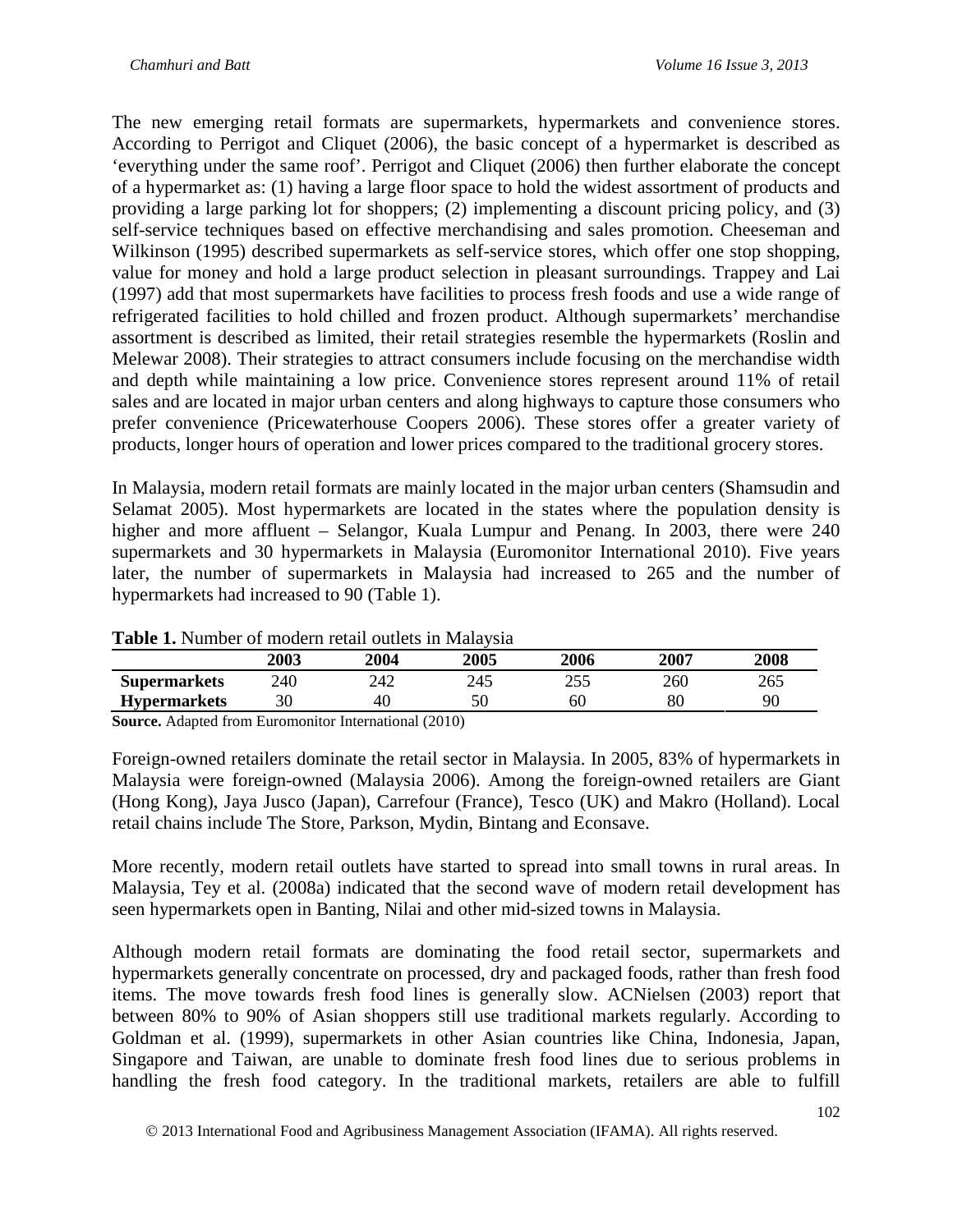consumer's specific requirements such as requesting a specific size, quantity and quality. In terms of meat items, Malaysian consumers want it 'live and warm'. This situation cannot be experienced in modern retail outlets where most meat items are frozen or chilled.

Despite the dominance of modern food retailers in the West, traditional retail formats are still important in Malaysia, for they continue to capture a high percent of the groceries purchased (57%), compared to only 31% for supermarkets and hypermarkets (Idris 2002). Consequently, both retail outlets are expected to coexist for some time to come.

## **Methodology**

In the absence of any empirical literature, given that the research problems identified were new to Malaysia, the study was undertaken using two different approaches. In the first exploratory stage, focus group interviews were considered to be the most appropriate means of data collection. According to Sim (1998, p. 346), a focus group is defined as a group interview – centered on a specific topic (focus) and facilitated and coordinated by a moderator – which seeks to generate primarily qualitative data by capitalizing on the interaction that occurs within a group setting. Kruger and Casey (2000) claimed that focus groups are seen as a method to better understand how people feel or think about an issue, product or service. Through a guided discussion, participants within a focus group discussion are allowed to interact with each other in a way that uncovers a range of insights on the topic of conversation (Szwarc 2005). Focus group interviews have been widely used in exploratory research and are a popular technique to gain a preliminary understanding of consumer preferences (Verbeke and Viaene 2000).

For the focus group discussions, participants were selected using convenience sampling. Convenience sampling is defined as a non-probability sampling technique that attempts to obtain a sample of convenient elements (Malhotra et al. 2008, 272). Malhotra et al. (2008) confirms that convenience samples are suitable for focus group interviews, pre-testing questionnaires or for the conduct of pilot studies.

Initially, the sample was drawn from the social network of the researcher (colleagues, friends, neighbors and relatives). After participating in the discussions, respondents were then asked to identify other potential participants who might be interested in joining the next group discussion.

For this study, a total of four focus group interviews were conducted between October and November 2007 in Kuala Lumpur. All focus group interviews were held in a seminar room which was equipped with recording facilities. Even although the focus group interviews were held in a seminar room, the researcher ensured that the discussions were conducted informally and in a relaxed manner to encourage spontaneous comments from the participants. Each focus group discussion followed an interview guide which consisted of a check list of questions on several sub-topics. The interview guide contained mostly open-ended or unstructured questions. This allowed participants to answer in their own words and to discuss a variety of related issues. The interviews were conducted by a moderator who facilitated the group discussions.

Participants for the focus group discussions were the primary food shoppers for the household. A total of 45 participants joined the discussions; 9 in Focus Group 1 (FG1), 15 in both FG2 and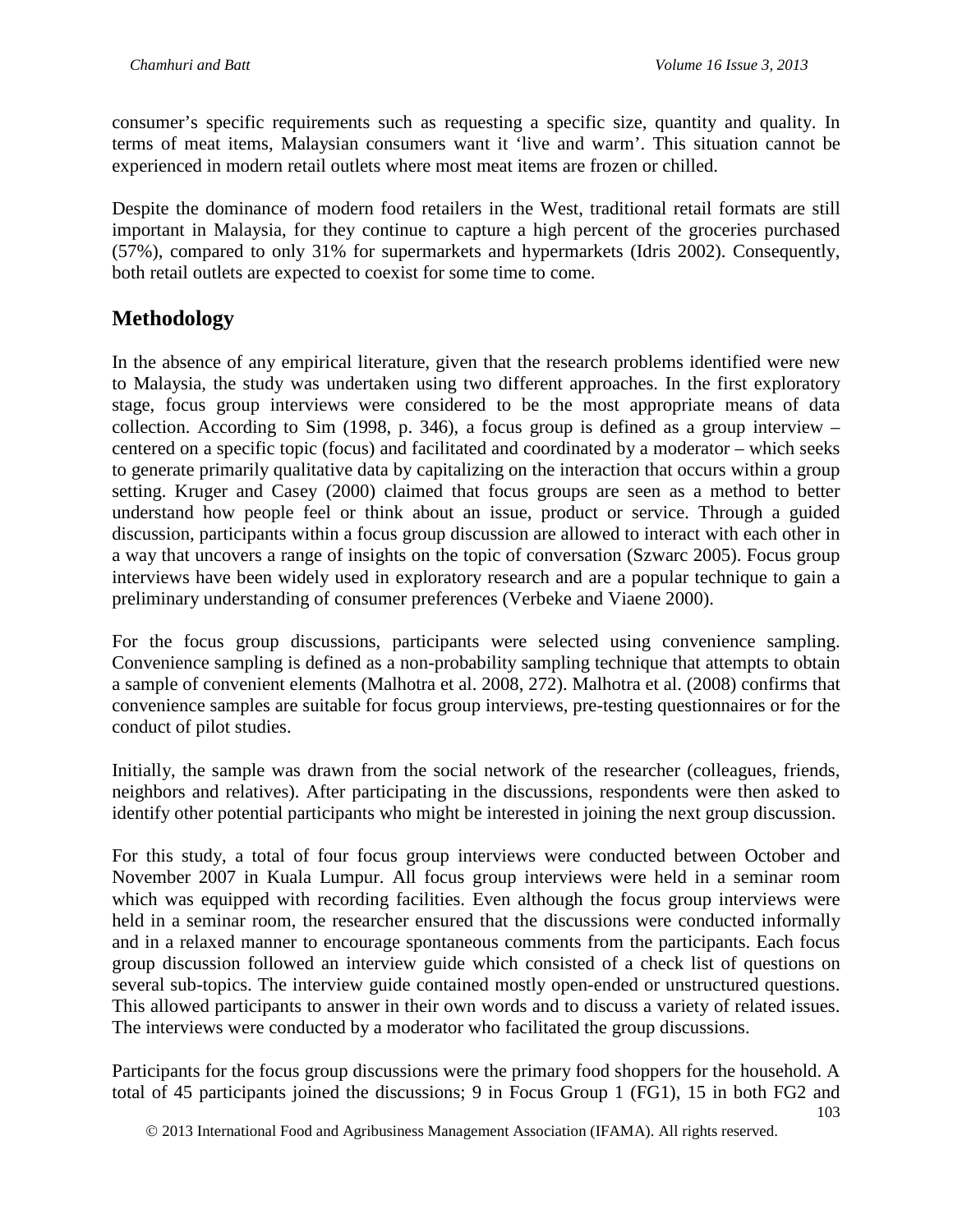FG3, and 6 in FG4. As highlighted by Rabiee (2004), the participants of a focus group discussion cannot be considered to be representative of a specific population, therefore, the findings arising from the discussions cannot be utilized in any statistical way nor can any inferences be made about the population from which they were drawn.

The findings from this first phase of the study were considered to be both preliminary and necessary, for in the absence of any substantial body of literature, it was necessary to identify the key determinants of choice before proceeding to a quantitative procedure.

The second stage utilized the survey method, which required the development of a structured questionnaire. Tull and Hawkins (1990) confirm that the survey method can provide data on attitudes, feelings, beliefs, past and intended behaviors, knowledge and personal characteristics. Furthermore, the survey method is the most common method of primary data collection in marketing research. It is simple to administer and can provide reliable data where responses are limited to the stated alternatives (Malhotra et al. 2008).

In this study, the central location personal interview method, based on selected shopping malls and traditional markets, was considered to provide the most appropriate means of data collection. According to Hair (2008), the shopping mall intercept method is relatively inexpensive and very convenient because the researcher does not need to spend much time or effort in securing a person's willingness to participate in the interview because both are already at a common location. Potential respondents are intercepted and interviewed as they arrive or as they are about to leave the shopping precinct.

In this study, the Klang Valley was chosen as the research area for a number of reasons: (a) geographically, the Klang Valley lies between Selangor state and the Federal Territory which includes large cities like Kuala Lumpur (the national capital of Malaysia), Putrajaya, Shah Alam and Klang; (b) the availability of both modern retail outlets and traditional markets; (c) it is a region with holds a good mixture of potential respondents with different levels of education, income distribution and ethnicity, which are anticipated to have some impact on the purchase and consumption of fresh meat; and (d) due to limited budget and time constraints, data were collected by focusing in one geographic area only.

The questionnaire was divided into three sections. Section One gathered information regarding the store choice behavior of the respondents and their perceptions of the quality of fresh meat purchased from either a modern retail outlet or a traditional market. Section Two was organized to investigate consumers purchasing behavior for fresh chicken and/or the purchase of fresh beef.

The target meats for this research were highly influenced by the religion, ethnicity and the cultural background of the Malaysian population. It was reported that 61% are Muslim, 20% are Buddhist, 9% are Christian, 6% are Hindu and 4% are others (The World Factbook 2009). Chicken was chosen due to the high consumption among Malaysian consumers and the acceptability by most religions (Paraguas 2006). According to the FAO, the consumption per capita of poultry was 33.8 kg (Tey et al. 2008b). Beef was the other target meat for this research. Beef consumption (5.8 kg) among Malaysians is higher than mutton (0.5 kg) (Paraguas 2006;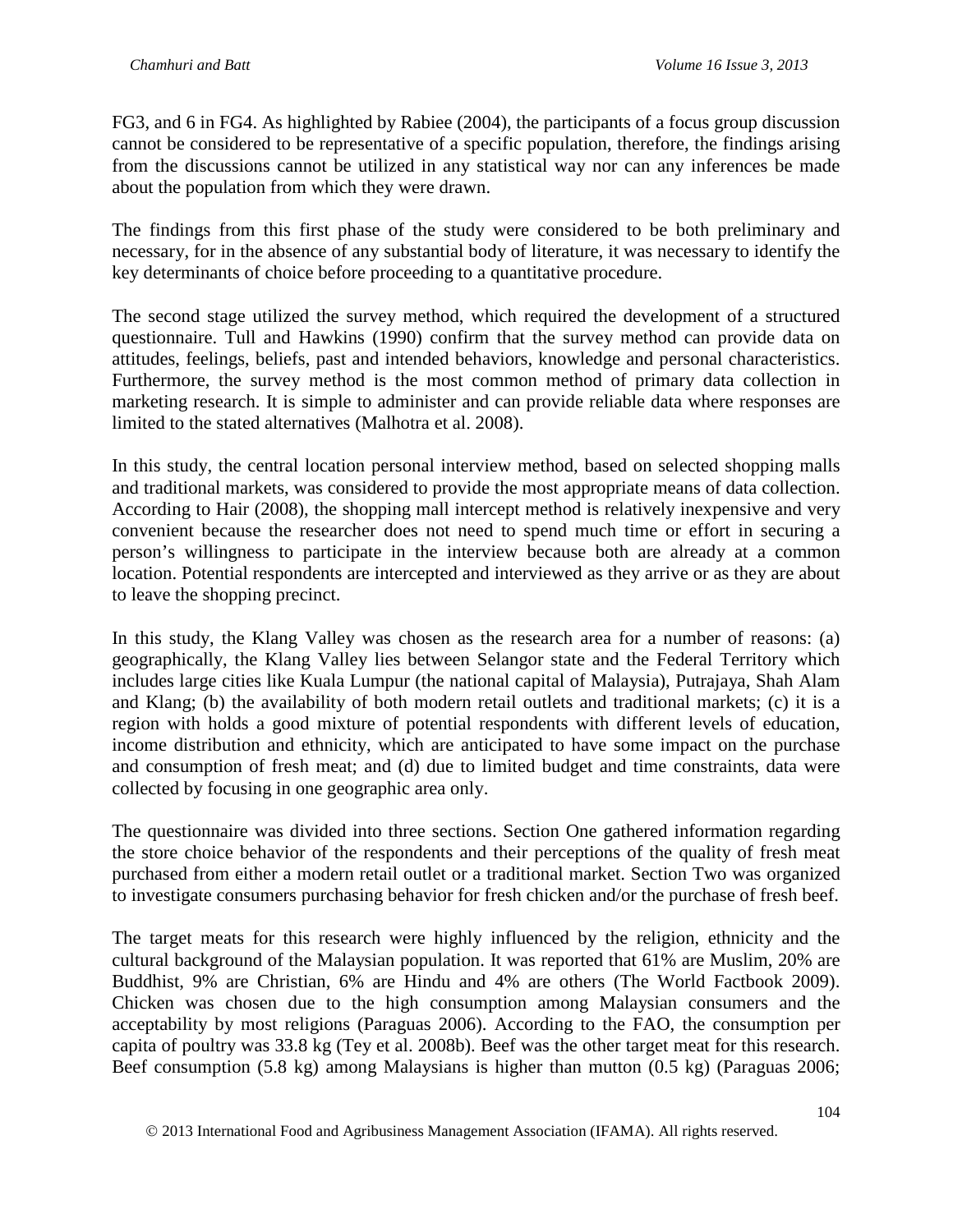Tey et al. 2008b). As the majority of Malaysians are Muslim and the consumption of pork is forbidden, pork was not selected for this research.

The importance of socio-demographic factors as determinants for the purchase of fresh meat were presented in Section Three. Bonne and Verbeke (2006) and Krystallis and Arvanitoyannis (2006) demonstrated that correlations existed between socio-demographic characteristics such as income, education level, gender, family size and the presence of children in the household and the quality of the fresh meat purchased by consumers.

The collection of socio-demographic variables also enables the sample to be compared with data from the Malaysian Department of Statistics and other research studies. In this study, the majority of respondents were female (86%), which was somewhat higher than that collected by Nooh et al. (2007)(63%) and Ahmad and Juhdi (2008)(64%). Nevertheless, women continue to do the majority of the household shopping in Malaysia.

More than half of the respondents were aged between 26 to 44 years old. Haque and Khatibi (2005), Ghazali et al. (2006) and Wan Omar et al. (2008) also recruited a large number of participants from the younger generation. However, the small number of elderly respondents was no cause for alarm as data available from the Malaysian Department of Statistics (2009) indicated that 64% of the Malaysian population was in the age group of 15 to 64 years old. In this study, 98% of the respondents who participated in the survey fell within this range.

The fieldwork was carried out from December 2008 until February 2009 at a number of traditional markets and modern retail outlets around the Klang Valley region. In all, 260 respondents were interviewed.

The data was analyzed using univariate data analysis (descriptive analysis and cross-tabulations) and multivariate data analysis (cluster analysis) using SPSS v.17.

Cluster analysis was undertaken to identify potential groups of consumers who preferred to purchase their fresh meat from either a modern retail outlet, traditional markets or from both retail outlets. Having no knowledge as to how many groups might be present in the data set, the researcher employed hierarchical cluster analysis in the first instance (Hair et al. 1998). Using a simple measure of homogeneity - the average distance of all observations within the clusters hierarchical cluster analysis suggested 2-5 cluster solutions. In the second step, the k-means clustering algorithm was employed, testing each of the potential cluster solutions.

According to Hair et al. (1998), the selection of the final cluster solution is a subjective matter and requires substantial judgment by the researcher. From a marketing perspective, Kotler and Armstrong (2006) identify four criteria which impact on the final cluster solution:

(1) measurability. This refers to the effective size and purchasing power of the cluster. Clustering should be undertaken using variables that are known to impact or to influence the likelihood of purchase;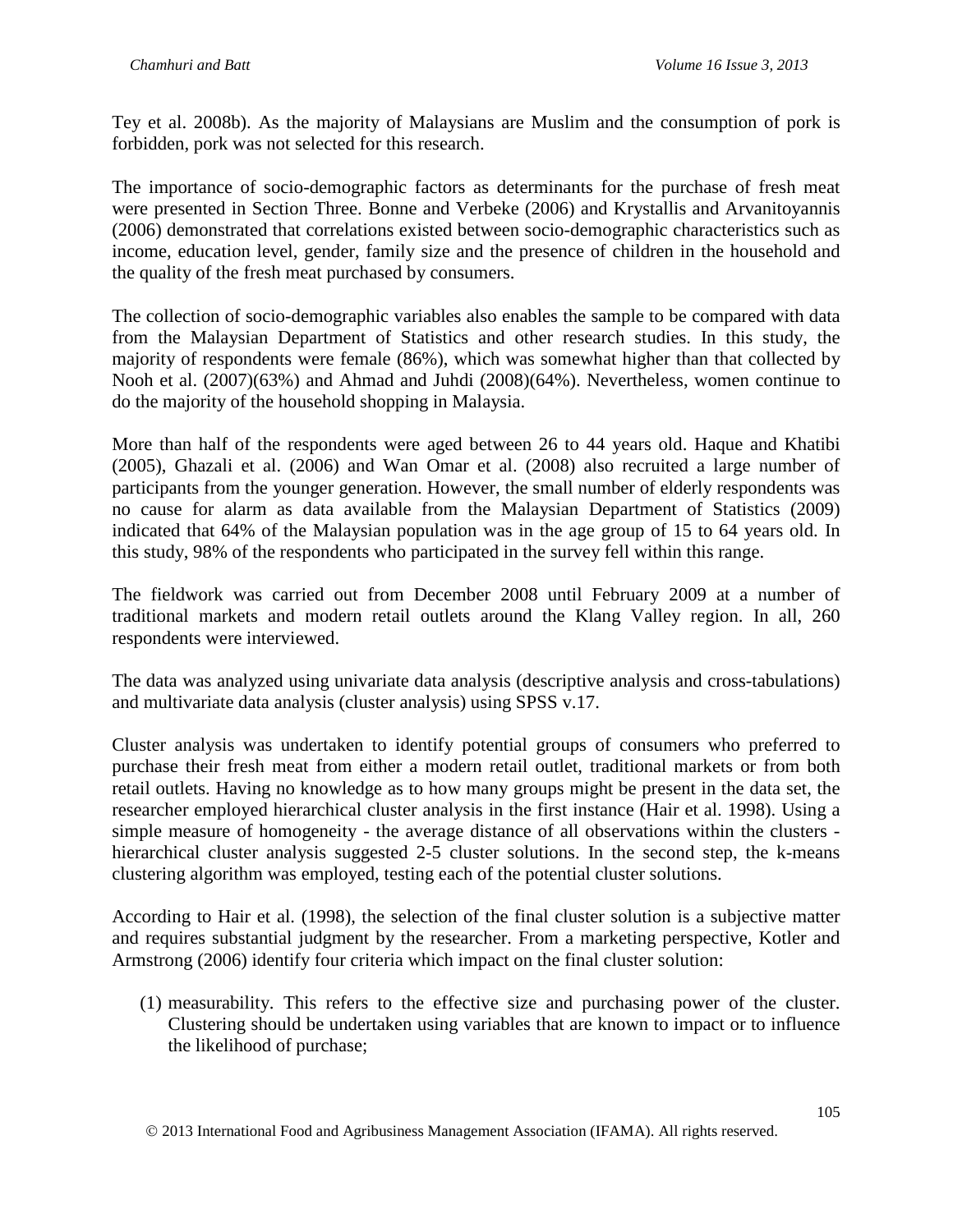- (2) accessibility. This involves the degree to which a segment can be effectively reached and served. In this instance, accessibility relates to the ability of a retailer to direct its marketing activities at a specific segment;
- (3) substantiality. The segment should have a sufficient number of consumers so that it is profitable for the firm; and
- (4) actionable. This criterion describes the degree to which a retailer can develop effective marketing programs which are able to attract, serve, satisfy and build relationships with customers.

On these criteria, the results indicated that a two cluster solution was optimal.

As the respondents who participated in this study were drawn only from the Klang Valley, their behavior is unlikely to be representative of the whole of Malaysia, especially for those residents of East Malaysia (Sabah or Sarawak) and those who reside in rural areas.

## **Results and Discussion**

### *Store Choice*

In general, participants from each focus group purchased chicken and beef from both modern retail outlets and traditional markets. However, the majority of respondents preferred to buy chicken and beef from traditional markets. When participants were asked why they selected traditional markets over modern retail outlets, freshness and the guarantee of Halal were mentioned by all four groups. Nevertheless, there were a small number of participants who chose to buy fresh meat occasionally from modern retail outlets.

The quantitative findings supported the findings from the focus group studies, for 173 respondents (66%) purchased the majority of their fresh meat from traditional retail market outlets (Table 2).

| <b>Modern retail outlets</b> | N   | $\frac{0}{0}$ |
|------------------------------|-----|---------------|
| Hypermarket                  | 52  | 20.0          |
| Supermarket                  | 35  | 13.5          |
| <b>Traditional markets</b>   |     |               |
| Wet market/fresh market      | 95  | 36.5          |
| Night market                 | 31  | 11.9          |
| Farmers market               | 17  | 6.5           |
| Grocery store                | 17  | 6.5           |
| Wholesale market             | 13  | 5.0           |
| <b>Total</b>                 | 260 | 100.0         |

Respondents were then presented with a group of statements which sought to measure the relationship between the respondents' perceptions of food quality and their preferred place to purchase fresh meat. The questions required respondents to either agree or disagree with each statement on a six point Likert scale, where 1 was "I disagree a lot" and 6 was "I agree a lot". To group respondents according to their preferred choice of retail store when purchasing fresh meat,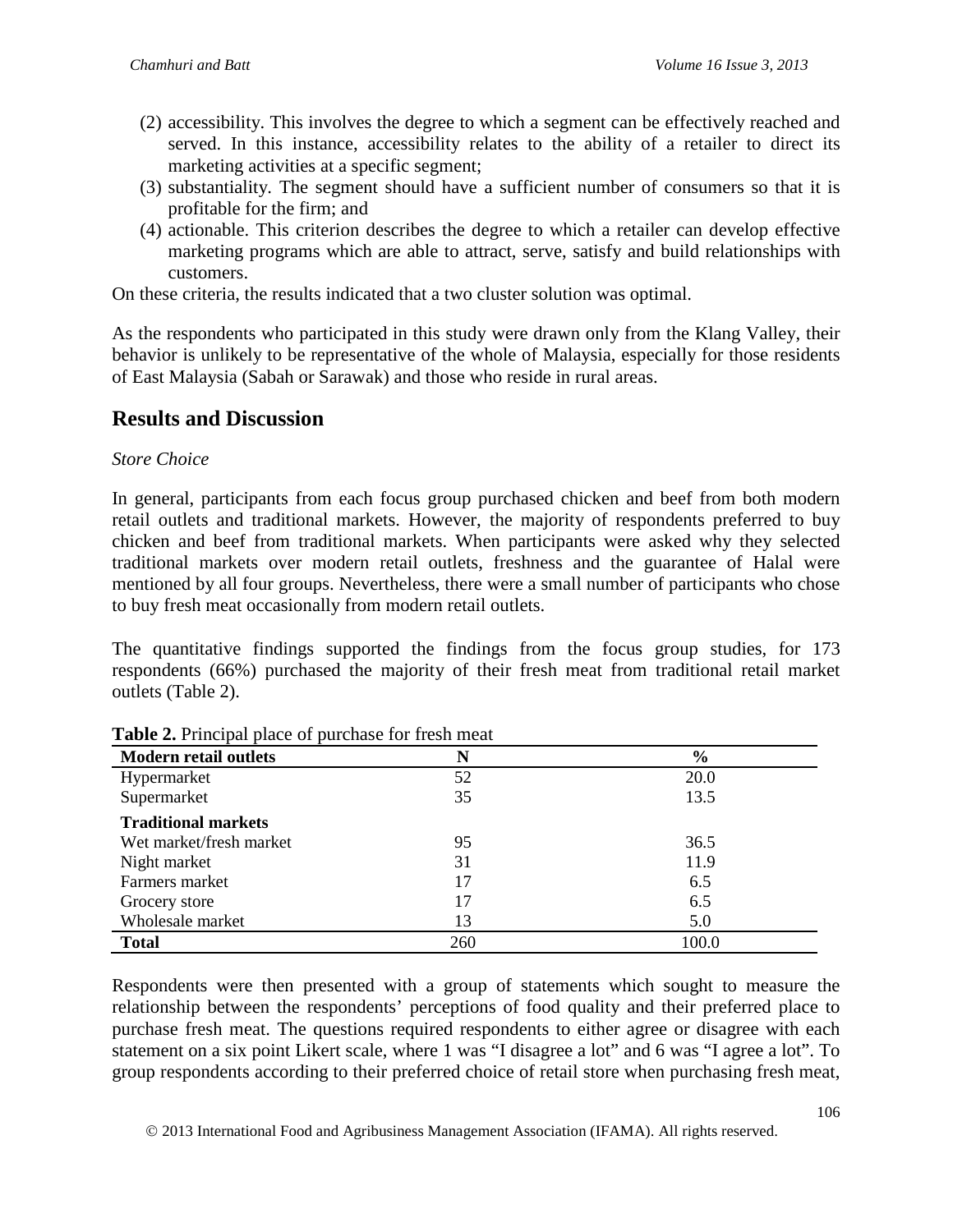a two-stage cluster analysis was applied (Hair et al. 1998). On this occasion, after an extensive subjective review of the alternatives, a two cluster solution was considered to be optimal, where Cluster 1 described "modern retail shoppers" and Cluster 2 described the "traditional market shoppers." Differences between the clusters on each of the clustering variables were identified using the independent samples t-test (Table 3).

|                                                                                                                        | <b>Cluster 1</b> |           | <b>Cluster 2</b> |           | ${\bf P}$ |
|------------------------------------------------------------------------------------------------------------------------|------------------|-----------|------------------|-----------|-----------|
|                                                                                                                        | <b>Mean</b>      | <b>SD</b> | <b>Mean</b>      | <b>SD</b> |           |
| The quality of the fresh meat available is better in<br>supermarkets                                                   | 4.82             | 0.90      | 3.62             | 1.26      | 0.000     |
| Supermarkets operate everyday while traditional<br>markets operate only on certain days of the week                    | 5.02             | 1.28      | 4.27             | 1.53      | 0.000     |
| Consumers can bargain on price in wet markets                                                                          | 4.55             | 1.36      | 5.29             | 1.02      | 0.000     |
| Its more convenient to shop in supermarkets because I<br>can buy all my groceries at the same time                     | 5.59             | 0.64      | 4.95             | 1.07      | 0.000     |
| I often meet my friends when I shop at traditional<br>markets                                                          | 2.84             | 1.25      | 3.79             | 1.45      | 0.000     |
| Supermarkets offer a wider range of fresh food                                                                         | 5.33             | 0.83      | 4.19             | 1.28      | 0.000     |
| At traditional markets, the vendors remember my<br>name                                                                | 3.34             | 1.56      | 4.24             | 1.44      | 0.000     |
| I cannot buy the other household items I need if I shop<br>at traditional markets                                      | 4.77             | 1.27      | 3.91             | 1.44      | 0.000     |
| I go to supermarkets because of the shopping points I<br>get                                                           | 3.91             | 1.58      | 3.47             | 1.44      | 0.027     |
| The children feel comfortable when I shop at<br>supermarkets                                                           | 5.17             | 0.95      | 4.44             | 1.29      | 0.000     |
| Traditional markets seldom have a good or clean<br>environment                                                         | 4.96             | 1.14      | 4.07             | 1.12      | 0.000     |
| Supermarkets offer better customer service than the<br>traditional markets                                             | 4.96             | 0.93      | 4.26             | 1.21      | 0.000     |
| I can return easily goods if I'm not satisfied when I<br>buy them from traditional markets                             | 3.74             | 1.33      | 4.23             | 1.22      | 0.004     |
| I buy my other household goods from supermarkets<br>but I buy my chicken and beef supplies from<br>traditional markets | 3.19             | 1.29      | 5.30             | 0.99      | 0.000     |
| Traditional markets offer better quality meat at a<br>much cheaper price                                               | 3.54             | 1.18      | 5.01             | 1.067     | 0.000     |
| I can return easily goods that I'm not satisfied with<br>after purchasing it from supermarkets                         | 4.33             | 1.36      | 3.85             | 1.45      | 0.011     |
| Fresh meat is displayed better in supermarkets                                                                         | 5.19             | 0.86      | 4.64             | 1.02      | 0.000     |
| Chicken and beef are fresher in traditional markets                                                                    | 4.14             | 1.19      | 5.51             | 0.79      | 0.000     |
| I prefer to buy my fresh meat from the same vendor in<br>the traditional markets                                       | 3.96             | 1.25      | 5.36             | 0.84      | 0.000     |
| Products in the supermarkets is clearly priced                                                                         | 5.48             | 0.65      | 5.23             | 0.89      | 0.014     |
| Retailers in the traditional market are more<br>knowledgeable about the products they sell                             | 4.22             | 1.25      | 5.23             | 0.91      | 0.000     |

|  |  | Table 3. Respondents level of agreement/disagreement with each statement according to cluster |
|--|--|-----------------------------------------------------------------------------------------------|
|  |  |                                                                                               |

Note. where 1 is "I disagree a lot" and 6 is "I agree a lot"

2013 International Food and Agribusiness Management Association (IFAMA). All rights reserved.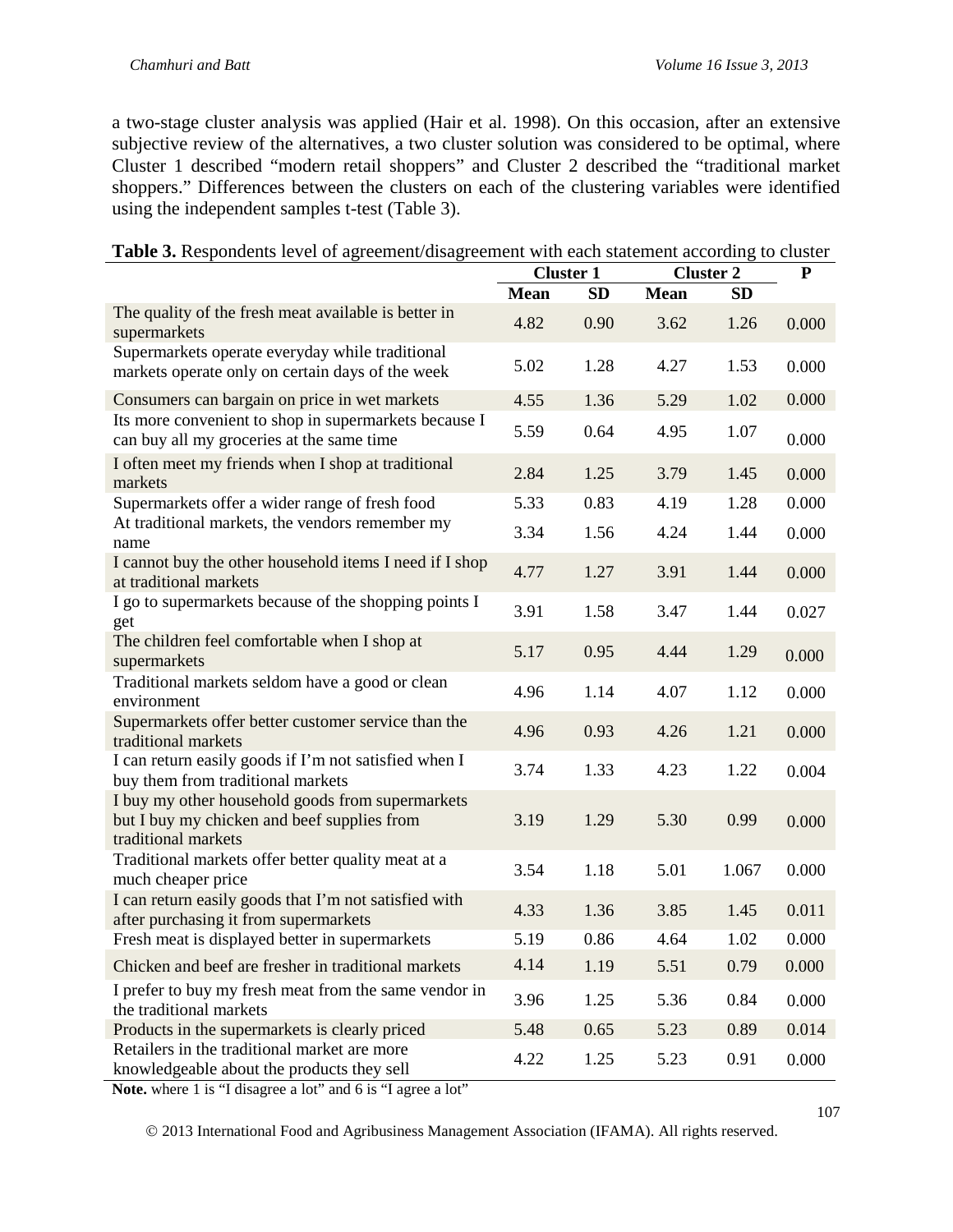"Modern retail shoppers" had a higher mean score on convenience and enjoyed shopping at modern retail outlets because the store offered a greater variety of fresh food and the fresh meat was displayed better. This group was less concerned about building any long term or enduring relationship with the vendor and they generally disliked the idea of going to a traditional market merely to purchase fresh meat.

"Traditional market shoppers" believed that the meat was both fresher and cheaper in the traditional market. They were more loyal as they purchased fresh meat from the same vendors and were prepared to go out of their way to purchase fresh meat from traditional markets, even although they often purchased other household products from supermarkets. They also enjoyed the opportunity to bargain on price.

To verify the findings, a cross-tabulation was used to investigate any relationship between the clusters that had been identified and the preferred place of purchase. Respondents belonging to Cluster 1 purchased the majority of their fresh meat from hypermarkets (79%) and supermarkets (75%)(Table 4).

|                            | <b>Cluster 1</b> |               | <b>Cluster 2</b> |               | <b>Total</b> |
|----------------------------|------------------|---------------|------------------|---------------|--------------|
|                            | n                | $\frac{6}{6}$ | n                | $\frac{6}{6}$ |              |
| Modern retail outlet:      |                  |               |                  |               |              |
| Supermarket                | 24               | 75.0          | 8                | 25.0          | 32           |
| Hypermarket                | 38               | 79.2          | 10               | 20.8          | 48           |
| <b>Traditional market:</b> |                  |               |                  |               |              |
| Wet market/Fresh market    | 16               | 18.6          | 70               | 81.4          | 86           |
| Farmers market             | $\overline{2}$   | 13.3          | 13               | 86.7          | 15           |
| Night market               | 3                | 10.3          | 26               | 89.7          | 29           |
| Wholesale market           | 5                | 38.5          | 8                | 61.5          | 13           |
| Grocery store              | 6                | 35.3          | 11               | 64.7          | 17           |
| <b>Total</b>               | 94               |               | 146              |               | 240          |

**Table 4.** Place of purchase by cluster

**Note.** [Pearson chi-square = 79.16,  $df = 6$ ,  $p = 0.000$ ]

Conversely, those respondents from Cluster 2 were more likely to buy a greater proportion of their fresh meat from the night market (90%), farmers market (87%) and the wet market/fresh market (81%).

Although socio-demographic variables have been widely used for the purpose of segmenting and profiling consumers, as the data is relatively easy to collect, measure and analyses, much of the literature has demonstrated that the socio-demographic variables are ineffective in segmenting consumers. In classifying shoppers, Boedeker and Marjanen (1993) found that sociodemographic characteristics provided a very narrow perspective of consumer behavior. According to Romano and Stefani (2006), using only demographic variables provided a very poor classification due to the weak correlation between the socio-demographic variables and the purchase decision. In this research, variables such as gender, age, marital status, highest level of education attained, race and income were found not to be significantly different between the clusters.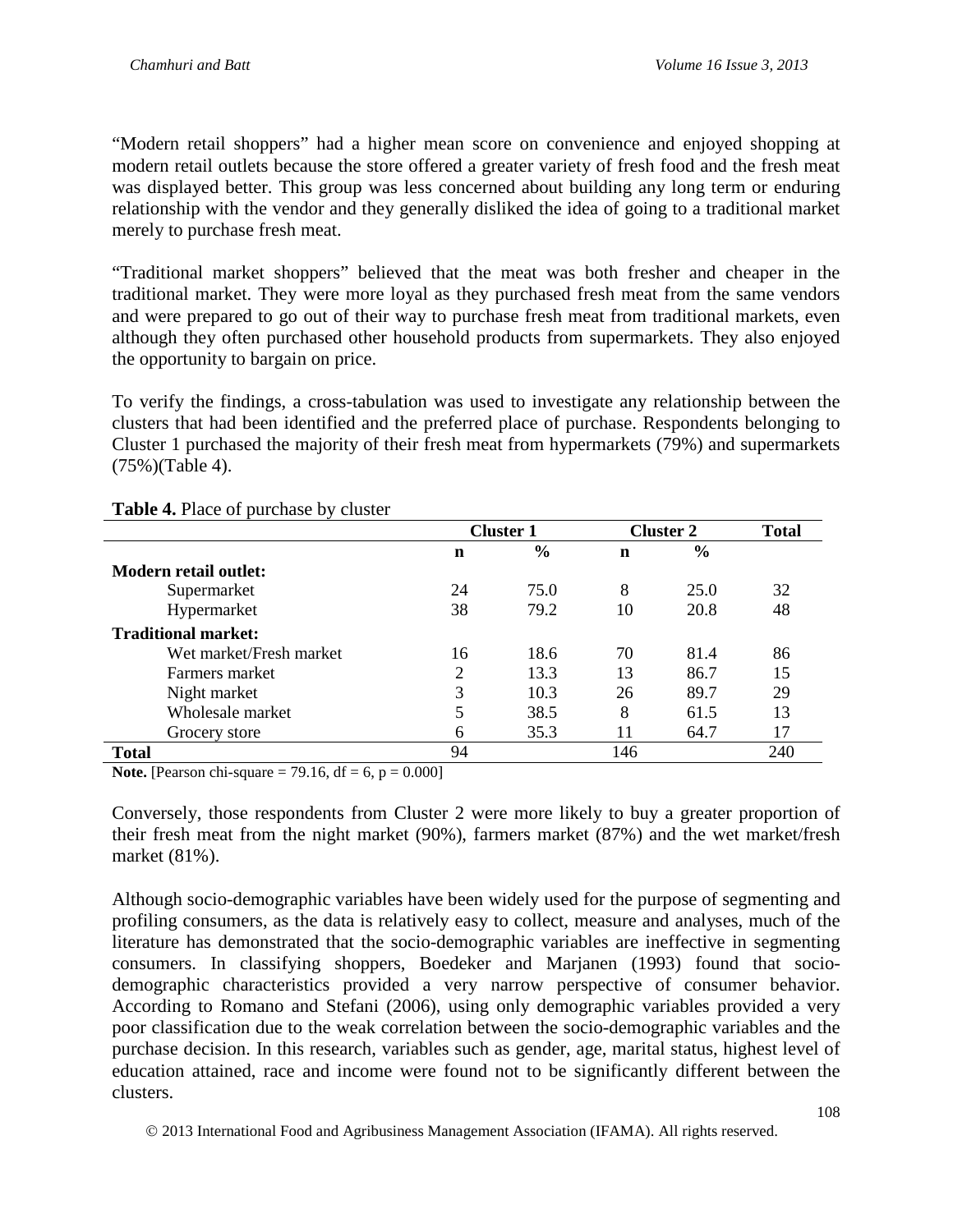*Factors Attracting Consumers to Purchase Fresh Meat from Modern Retail Outlets and Traditional Markets*

A number of factors were mentioned during the focus group interviews which were then integrated under similar themes. A total of five themes were identified as the major factors which most influenced the consumers' decision to purchase fresh meat from a modern retail outlet or a traditional market (Table 5). The factors are not ranked according to importance as the purpose of the preliminary study was to identify the variables that were most often used by Malaysian consumers in their decision to purchase fresh meat from a retail store.

Further confirmation was achieved when a cross-tabulation was used to differentiate the variables which best described the quality of the meat purchased according to those who opted to buy from modern retail outlets and those who preferred to purchase fresh meat from the traditional markets (Table 6).

Table 5. Factors attracting consumers to purchase fresh meat from modern retail outlets and traditional markets

| <b>Factors attracting consumers</b> | <b>Modern retail outlets</b> | <b>Traditional markets</b> |
|-------------------------------------|------------------------------|----------------------------|
| <b>Freshness</b>                    |                              |                            |
| Halal guaranteed                    |                              |                            |
| Good relationship with retailers    |                              |                            |
| Competitive price                   |                              |                            |
| Good environment                    |                              |                            |

 $\sqrt{\cdot}$ : represent responses mentioned from focus group discussions

#### **Table 6.** Variables respondents consider to differentiate the quality of fresh meat by cluster

|                                  | Cluster $1(94)$ |               | Cluster $2(146)$ |               |
|----------------------------------|-----------------|---------------|------------------|---------------|
|                                  |                 | $\frac{6}{9}$ | N                | $\frac{6}{6}$ |
| Freshness                        | 67              | 71.3          | 140              | 95.9          |
| Good environment                 | 50              | 53.2          | 39               | 26.7          |
| Halal guaranteed                 | 24              | 25.5          | 44               | 30.1          |
| Competitive price                | 22              | 23.4          | 15               | 10.3          |
| Good relationship with retailers |                 | 3.2           | 34               | 23.3          |

#### *Freshness*

Freshness was often cited as one of the most influential variables impacting on the consumers' decision to purchase fresh meat (Verbeke and Viaene 2000). In the qualitative findings, freshness was a factor which attracted consumers to shop at both outlets. The quantitative and qualitative findings were very much similar where respondents who purchased fresh meat from both retail outlets cited freshness as that variable which was best able to differentiate the quality of the meat offered by traditional markets (96%) and modern retail outlets (71%). The findings of this study are similar to earlier research which indicated that consumers consider freshness alongside factors such as the reputation of the place of purchase (Hsu and Chang 2002). However, freshness was perceived differently according to the place of purchase.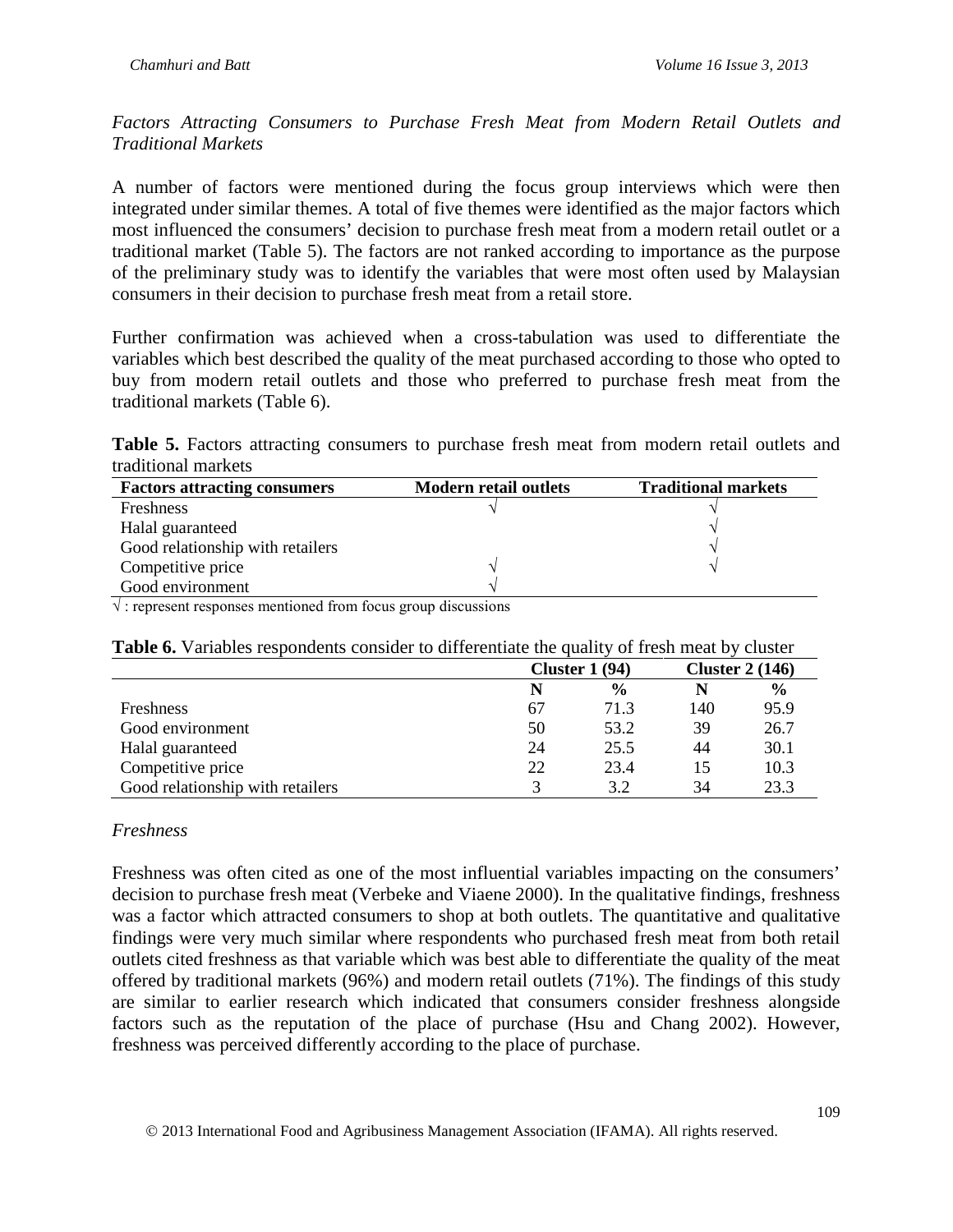According to Kennedy et al. (2004), in order to judge freshness, product appearance, which comprises color and the physical form of the meat, is utilized. How the product looks is important to judge the freshness of the meat, especially when meat has been packaged in retail outlets (Warriss 2000). At the time of purchase, consumers rely entirely on visual cues. For instance, in determining the freshness of beef, the meat was expected to have a bright red color. One participant from a focus group commented:

*"Color indicates the freshness of the beef. Red implies that the beef is still new and the cow has just been slaughtered."*

In Malaysia, consumers prefer shopping at traditional markets for fresh meat. They emphasised the freshness of meat in traditional markets, given that fresh meat products were slaughtered early in the morning and delivered directly to retailers in various locations. Goldman and Hino (2005) described the freshness of the meat available from the traditional markets as "warm" (just recently being killed) and not chilled or frozen. The situation in traditional markets in Malaysia is similar to Taiwan, where fresh meat is displayed on counters or hung on hooks (Hsu and Chang 2002). Consumers are given an opportunity to touch the meat to determine its freshness.

The main reason why consumers seek freshness when purchasing meat is associated with food preparation. If the products purchased are not fresh, the meal will not be tasty or healthy. A participant from Focus Group 4 commented:

*"Freshness will affect the taste of your food. If the beef is fresh, you can taste the 'sweetness' of the beef in your cooking."*

This finding corresponds to other studies by Zinkhan et al. (1999) and Goldman and Hino (2005). It is important to purchase fresh food to maintain good health and enjoy the taste of food. Therefore, fresh food like beef, fish and poultry are purchased at traditional markets, for this is where the requirements for freshness can best be met (Zinkhan et al. 1999).

Modern retail outlets have the advantage of offering fresh meat in refrigerated display units. Fresh meat in modern retail outlets is pre-cut and pre-packaged in sanitised conditions, then chilled and displayed on temperature controlled shelves (Hsu and Chang 2002). Younger participants from FG2 occasionally purchased beef and chicken from supermarkets as they were attracted to the clean, chilled and nicely packed meat. Umberger et al. (2003) added that the freshness of the meat purchased from supermarkets was determined by the label attached to the product. According to Bonne and Verbeke (2006), the label can provide information such as the slaughter date, the date the meat was processed and the origin of the meat. Furthermore, supermarkets and hypermarkets have the advantage of good retail procurement logistics, technology and inventory management (Reardon et al. 2003). In contrast, the food safety issue in traditional markets is questionable as the majority of retailers do not have the proper storage space, refrigeration or the knowledge to prevent fresh meat from becoming contaminated.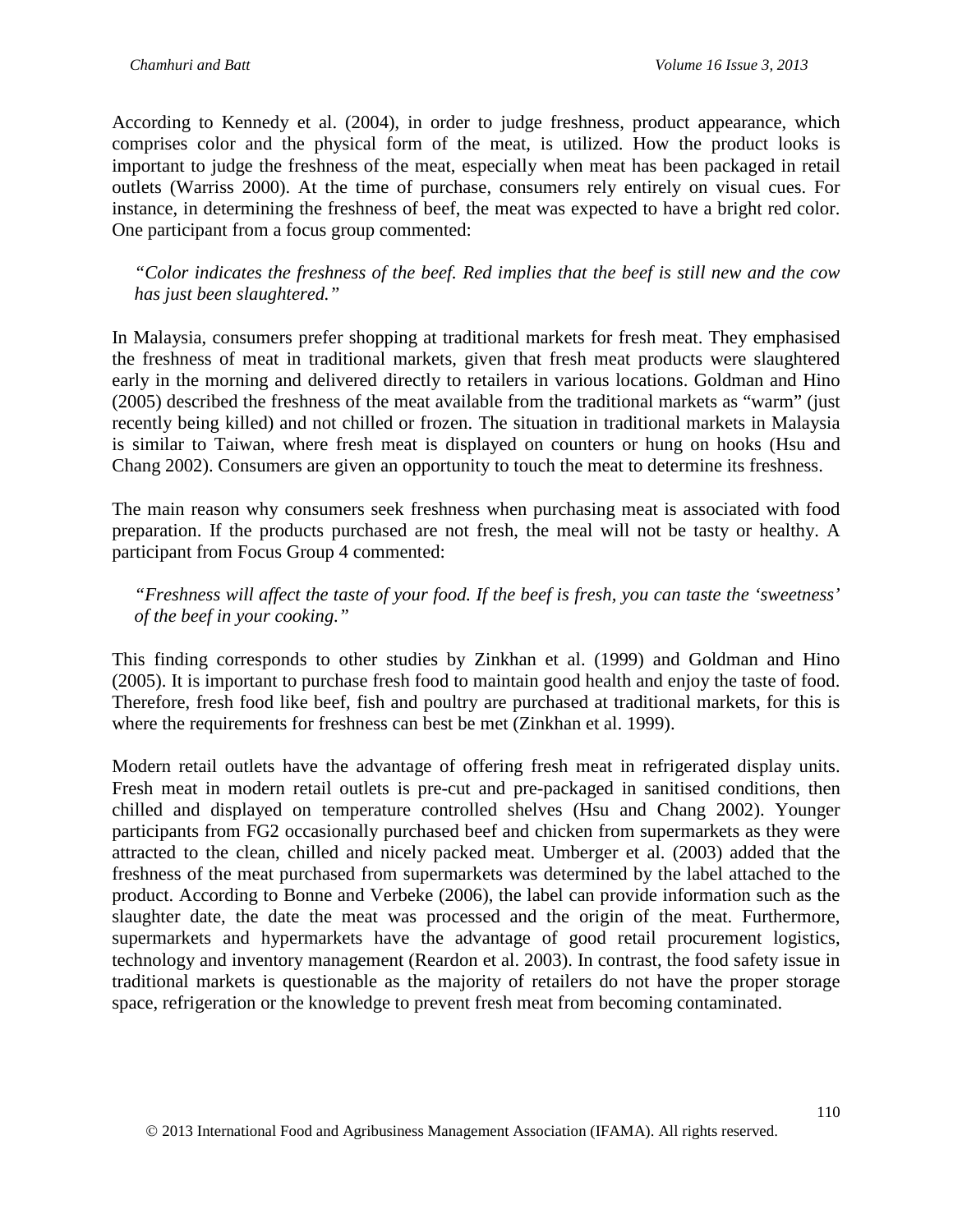#### *Halal Guaranteed*

When participants were asked what they look for in their decision to purchase chicken and beef, the majority of respondents in all four groups indicated the importance of Halal. This finding was similar to Shafie and Othman (2006) who reported that 89% of consumers highlighted the importance of Halal in their decision to purchase meat. Halal and the relationship between butchers and customers is closely related. According to one participant:

*"The question of Halal and where I buy my meat supplies from is important to me and my family. This is why I buy from the same butcher at the same fresh market every time I want to buy beef. I am confident on the source – where the seller gets the beef from."*

Similar findings were presented by Bonne and Verbeke (2006), who identified the role of religion in the consumption of fresh meat. For fresh meat to be guaranteed Halal, it was closely related to the method of slaughter and the presence of a Halal certificate or label. In the absence of any legitimate third party certification, trusting their preferred butcher at the point-of-purchase provided the desired assurances. Trust is highly associated with the place of purchase for meat products, as most Muslims prefer to purchase fresh meat from an Islamic butcher who operates in a traditional market. Consumers place much value on being served by butchers of the same ethnic race and religion in the traditional market (Goldman and Hino 2005; Bonne and Verbeke 2006).

However, there was little difference between the respondents' perceptions that the fresh meat was guaranteed Halal when purchased from different outlets. Whereas some 25% of the respondents who shopped from modern retail outlets believed that the meat was Halal, 30% of the respondents who purchased meat from the traditional markets believed that the meat was Halal.

Respondents who purchased their fresh meat from supermarkets and hypermarkets believed that the meat was Halal from the Halal certificate or label attached to the package. Fresh meat that is guaranteed Halal carries a Halal food certificate and label. Halal food certification refers to an examination of the processes undertaken in the preparation, slaughtering, cleaning, processing, handling, disinfecting, storing, transporting and the management of the food product (Wan Omar et al. 2008). In Malaysia, the Department of Islamic Development Malaysia (JAKIM) is the main organization which provides Halal certification and is the main source of information for consumers regarding the Halal status. Most of the local fresh meat available from modern retailers carries the Halal logo produced by JAKIM, while imported meat carries their own Halal logo. The Halal logo attached to pre-packs of chicken and beef may provide a significant advantage compared to vendors from traditional markets that do not have Halal certification.

However, this factor alone does not encourage consumers to buy fresh meat from modern retail outlets. Consumers, especially the elderly, are less likely to buy meat from supermarkets or hypermarkets because they lack confidence (Bonne and Verbeke 2006). The majority of elderly participants still prefer to buy meat from their preferred butcher. One participant commented that: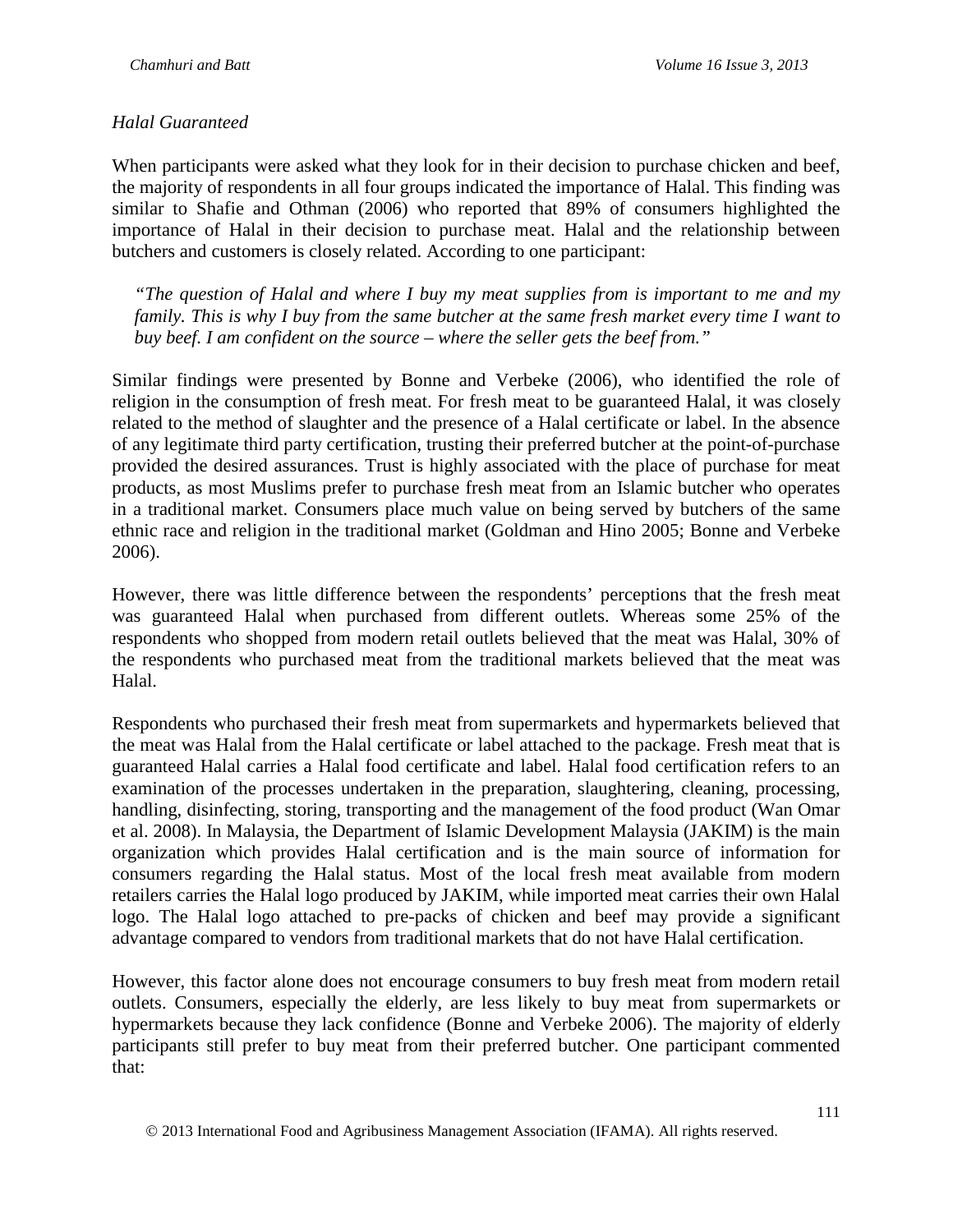*"I will try my very best to avoid buying imported beef as I am not confident with the Halal status of the meat. I wonder why imported beef does not carry Halal-JAKIM labels?"*

Another respondent added:

*"I still have doubt with the Halal system in our country. This is why I do not buy my fresh meat from supermarkets. I only buy my chicken and beef supplies from Muslim butchers."*

The credibility of the information and the personalised service provided by traditional vendors was found to outweigh the institutionalised quality system for Halal certified fresh meat in supermarkets. The assurance of an Halal logo has only managed to capture younger consumers rather than the majority of consumers. Younger shoppers are more confident with the Halal logo displayed on the packages of chicken and beef sold in modern retail outlets. Furthermore, they are strongly in favour of the Halal label and the slaughtering method for the reason of convenience shopping (Bonne and Verbeke 2006).

### *Good Relationship with Retailers*

Initially, the preliminary research findings suggested that a good relationship with retailers was a factor attracting consumers to purchase fresh meat from traditional markets. The survey results verified the preliminary research findings, suggesting that a good relationship between vendors and customers in the traditional market (23%) was an important motive compared to those shoppers who purchased meat in a modern retail outlet (3%). Traditional markets constituted a place not only to purchase perishable goods, but also provided a place for meeting acquaintances. Relationships are built not only between vendors and customers, but also between buyers. For example, buyers exchange information about the quality of products or which stalls offer the best bargains. Traditional markets are perceived as a place to foster social relationships (Zinkhan et al. 1999).

Personal relationships built between retailers and consumers developed trust for both groups. Zinkhan et al. (1999) stated that the respondents who often visit the street market in Sao Paulo know each other by name and often engage in social conversation. Goldman and Hino (2005) reported a similar result as Arab Israelis prefer to buy fresh meat from a known and trusted source. This ensures customer loyalty as consumers continue to purchase from the same retailer. In this study, several participants from the focus group discussions made similar statements about the importance of developing a good relationship with retailers:

*"I only buy chicken at Muslim butchers because of trust and the good relationship I have with butcher that I have been visiting for many years. The opportunity to interact with the butcher is seen not only as a mean to guarantee that the meat is safe to eat and slaughtered according to the Islamic way, but may help building relationships between retailers and consumers."*

*"I recognize very well the vendor. This is why I buy my beef supplies from her."*

Abu (2004) agrees with the importance of personal interaction between vendors and customers which eventually develops customer loyalty. Customers are more loyal to a store which offers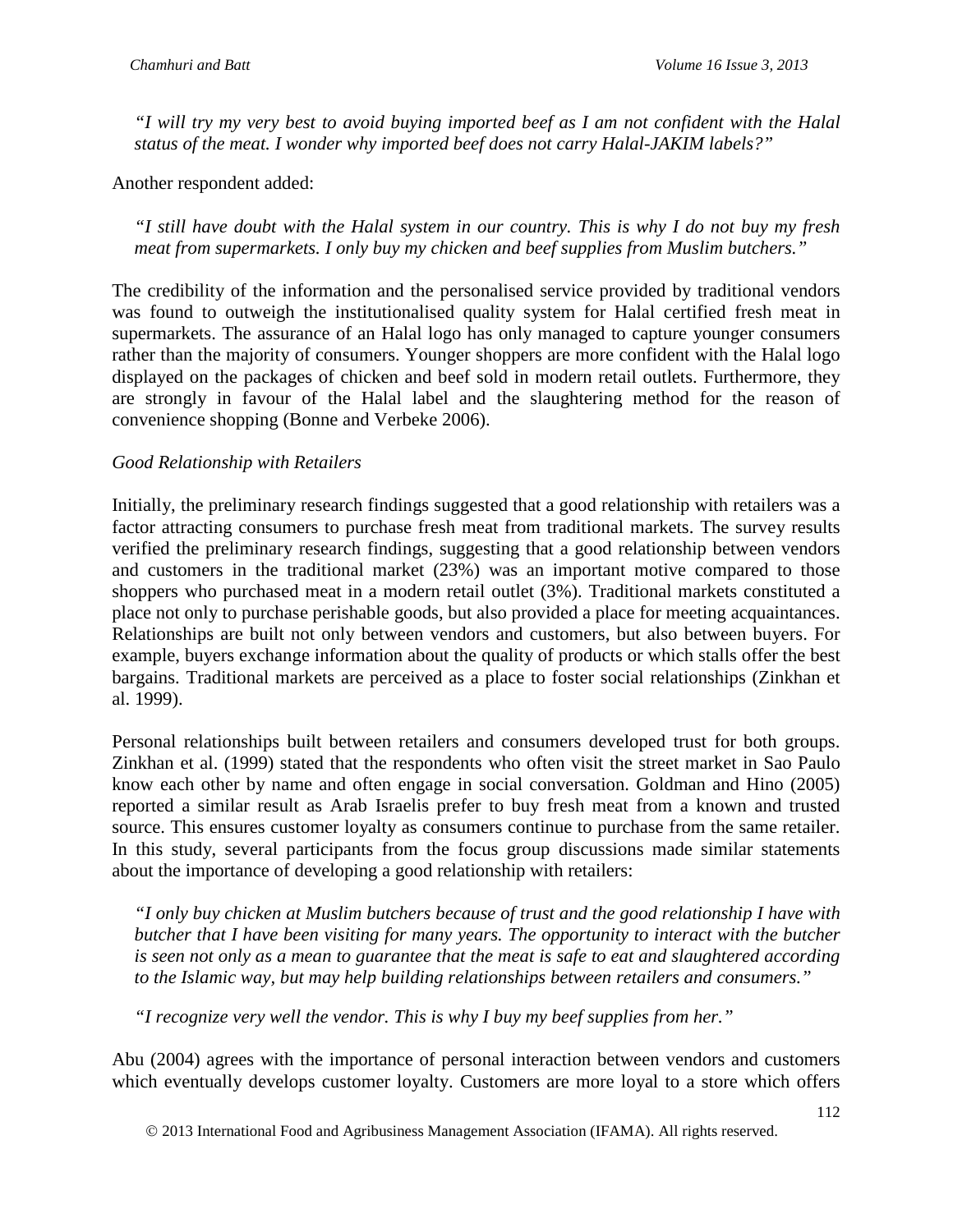warm and friendly service. The personalized services offered by the butcher such as cleaning the chicken or cutting the meat according to the consumers' preferences, encourage loyalty. Vendors in traditional markets often give feedback to customers who are looking for quality products. Factors such as the ability the truthfully answer customers' questions, giving regular customers individual attention and vendors' knowledge of their product attracts customers to shop from a particular retail outlet (Dabholkar et al. 1996). Suryadarma et al. (2010) revealed that 40% of traditional retailers cited politeness as the main attribute of their business success. In addition, more consumer-friendly services such as giving priority to frequent customers, giving discounts, being honest, providing home delivery services and the availability to pay in installments were employed as strategies by traditional retailers in Indonesia to become more competitive in the retail food market. The social environment in traditional markets provides a leisurely experience for consumers which cannot be experienced when shopping at supermarkets and hypermarkets. Furthermore, there are no channels for immediate feedback for customers who shop from modern retail outlets.

According to Verbeke and Vackier (2004), meat is considered to be a high involvement product in the food product category, which requires consumers to access enough information about the product to evaluate the product attributes carefully before purchase. To reduce the perceived risk in purchasing fresh meat from a retail outlet, a long-term personal relationship with the butcher is a common approach. Yeung and Yee (2003) demonstrated how personal information from experts (butchers) reduced the perceived risk associated with the purchase of meat. Irish consumers were found to be more confident when they purchased fresh beef from their preferred butcher as the meat was fresher, of higher quality and the service provided by butchers was better than supermarkets, which led to a reduction in the level of perceived risk (McCarthy and Henson 2005). Vendors were perceived as experts, where consumers relied on them to provide safe and high quality products (Figuie et al. 2006).

#### *Competitive Price*

From the focus group discussions, competitive price was mentioned as a reason for consumers to buy their fresh meat from both outlets. Similarly, the quantitative findings revealed that there was little difference in consumer perceptions as to which retail outlet: modern retail outlets (23%) or the traditional market (10%) offered the lowest price. Past research reveals that the price of food is much lower in supermarkets (Aylott and Mitchell 1999; Chung and Meyers 1999). However, in order to compete with modern retail stores, traditional market vendors must not only maintain the quality of their fresh food, but ensure their prices are competitive (Faiguenbaum et al. 2002). In both studies, differences in the price of fresh meat between retail stores were not investigated.

Generally speaking, retail outlets which offer good quality products at a lower price will attract more consumers. According to Trappey and Lai (1997), offering lower prices is an important reason for consumers to shop at supermarkets. The fact that the price in traditional markets is higher motivates consumers to buy goods from hypermarkets or supermarkets (Farhangmehr et al. 2000). Modern retail outlets are capable of offering more competitive prices for the products they stock as they have the economies of scale in procurement. Furthermore, competition between the major chains is forcing prices down. In Malaysia, modern retailers such as Giant,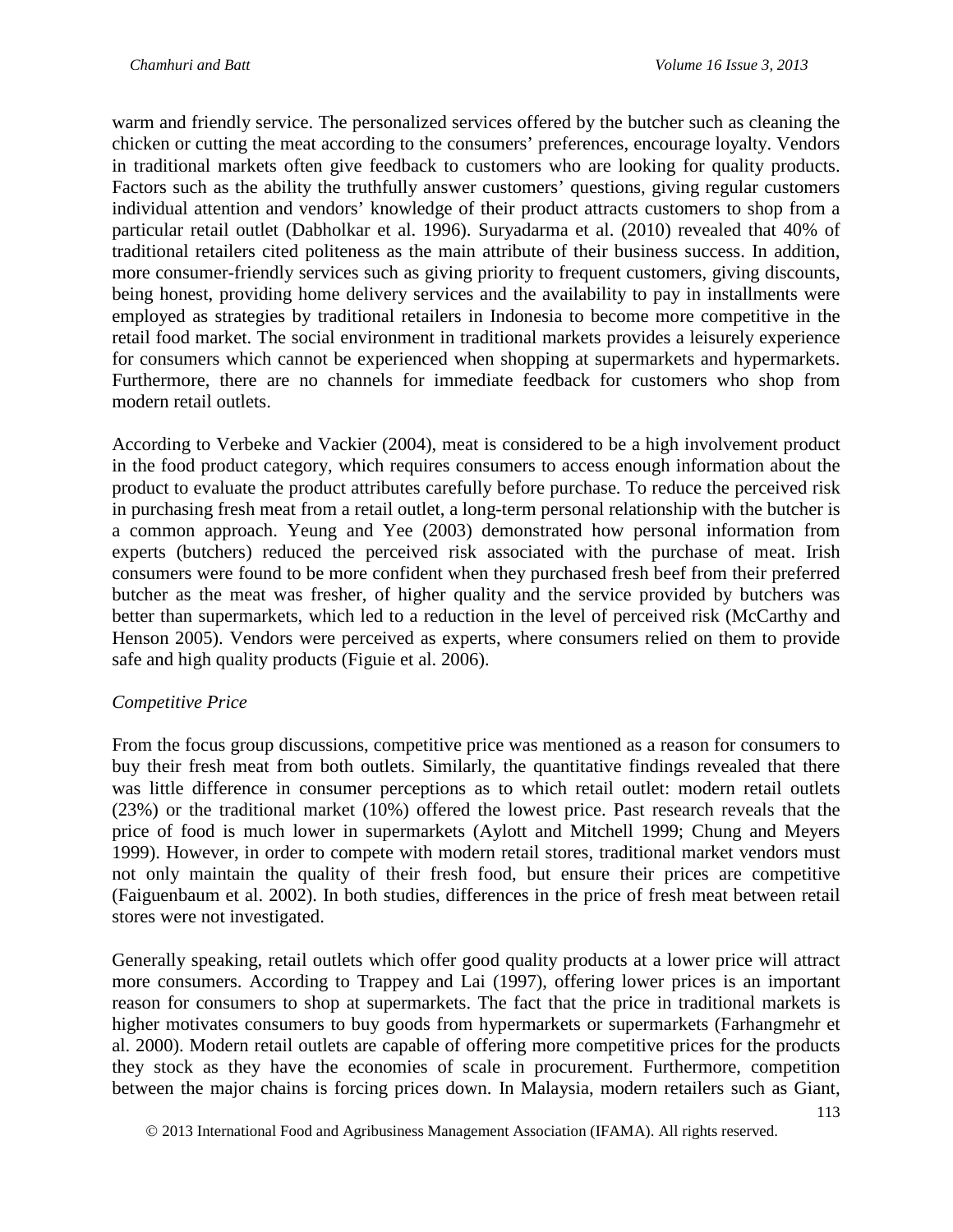Tesco and Carrefour are engaged in a price war to entice consumers to purchase from their stores. Carrefour has cut prices for about 1,200 products and Giant is reported to have sacrificed profits in order to maintain their low-price leader position in the country (Arshad et al. 2006). While price wars may be advantageous for consumers, it does put pressure on local retailers to provide a similar price.

However, prices of fresh meat in the traditional market are not always cheaper than modern retail outlets (Farhangmehr et al. 2000; Hsu and Chang 2002). Hsu and Chang (2002) recorded the unit prices of various meat cuts from both retail outlets in Taiwan. Based on the data collected, several fresh meat products in traditional markets were sold at a higher price compared to supermarkets. For example, retailers in the traditional markets in Taiwan sold a whole chicken for \$5.80/kg compared to \$2.90/kg from supermarkets. In contrast, Block and Kouba (2006) found that fresh meat was at least 10% cheaper at corner stores in Chicago than supermarkets.

Nevertheless, shoppers who shop in the traditional markets enjoy competitive prices, for they are allowed to bargain, whereas the price in modern retail outlets is fixed. The majority of participants from the focus group discussions (66%) mentioned that they felt satisfied with their purchases from traditional markets after gaining the product through negotiation with vendors. As a result of having a good relationship with vendors, shoppers were able to bargain on price. This cannot be experienced when shopping from modern retail outlets.

Zinkhan et al. (1999) explained how bargaining is a cultural value which occurs in most markets in Brazil. Maruyama and Trung (2007) described bargaining as the 'art of shopping' and found that in Vietnam, consumers who wanted to bargain were more likely to shop in traditional outlets (traditional bazaars and mom and pop stores). Lui (2008) found that consumers who prefer to shop at wet markets in Hong Kong mentioned that through bargaining, they managed to: (1) pay less than the actual price of the product (paying only \$10 if the goods cost \$11), and (2) received additional products at no cost upon purchasing. Traditional retailers demonstrated that bargaining had symbolic value in reinforcing the tie between consumers and the retailer. This cultural tradition differentiates consumers' purchasing experience in the traditional markets from other modern retail outlets.

Maruyama and Trung (2007) suggest that shoppers who do most of their shopping from supermarkets do not consider bargaining to be useful. For them, obtaining products at a much cheaper price is less important in their decision to purchase. When shopping at a modern retail store, they search for superior products which are safer and better quality.

Although price is one of the key factors that influences consumers in their decision to purchase fresh meat from either a modern retail outlet or a traditional market, respondents in the main survey expressed their dissatisfaction over the rising price of the fresh meat that was available from both retail stores. In Malaysia, fresh chicken was found to be more affordable compared to the price for fresh beef. Not surprisingly, consumers' dissatisfaction over the increasing price of chicken has been more frequently reported in the media, compared to their dissatisfaction over the price of beef (Yatim et al. 2010; Zolkiply 2010).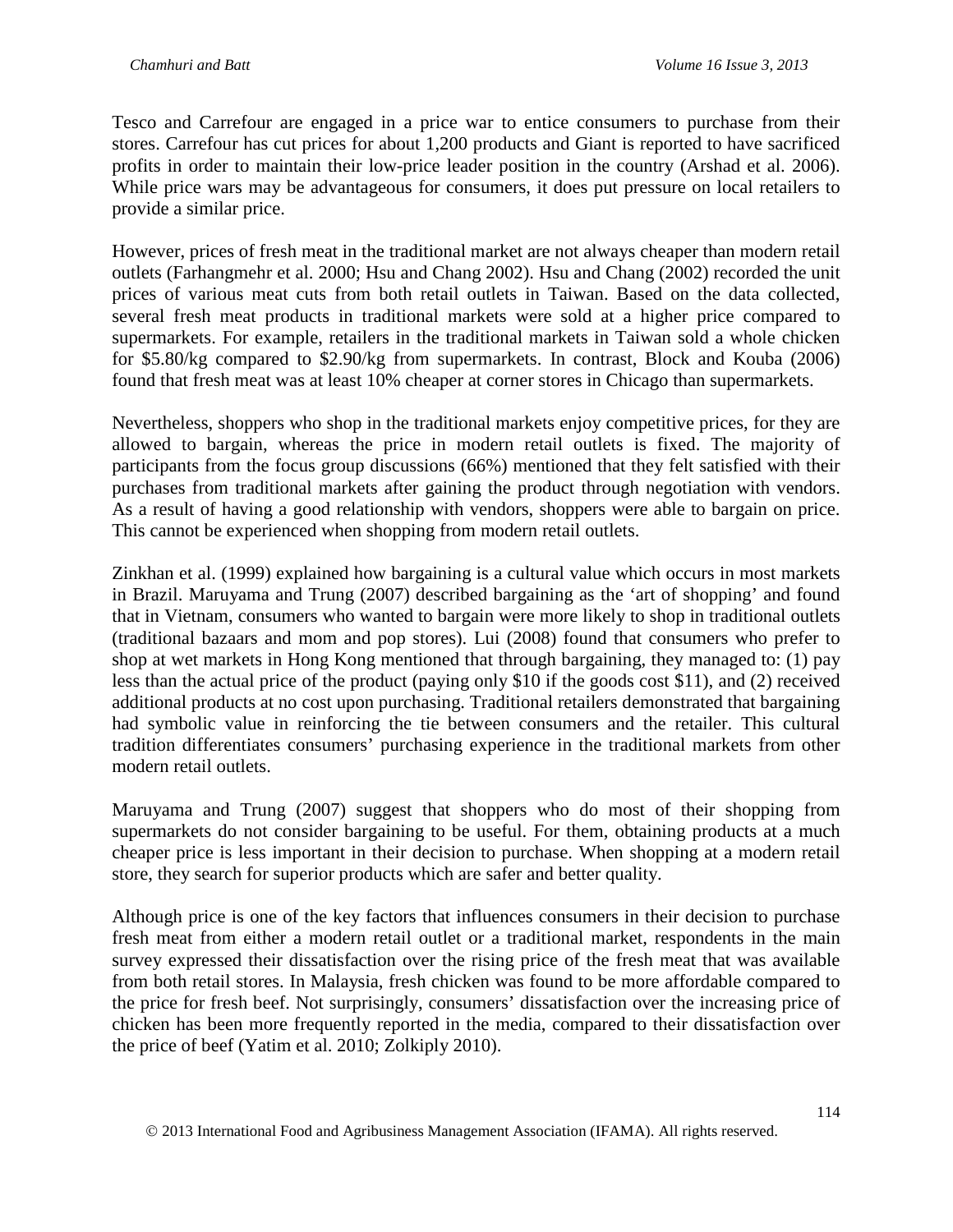#### *Good Environment*

Store environment and layout may influence the consumer's choice of retail store (Baker 1990). The concept of store image is the way consumers 'see' the store in their minds (Farhangmehr et al. 2000). According to Yalch and Spangenberg (1990), the right use of color, lighting, sound and furnishing may stimulate perceptual and emotional responses within consumers, which eventually affects their behaviour. Devlin et al. (2003) found that a store environment which caters for children, makes food shopping an uncomplicated task with clear signage and product labels, and was clean and tidy, was preferred by shoppers. Espinoza et al. (2004) further state that a good store atmosphere and pleasant surroundings may increase the consumers' willingness to buy.

The participants from all focus groups who purchased their fresh meat from supermarkets or hypermarkets mentioned that the pleasant store atmosphere was an influential factor in their store choice decision. The quantitative findings concur with the preliminary research findings, where 53% of respondents highlighted the cleanliness of the store as a motive to purchase fresh meat from modern retail outlets. Only 27% of respondents considered traditional markets to have a good environment.

Modern retail outlets do offer a good environment for shoppers. These modern retail outlets are described as clean and comfortable; the store is air-conditioned; it's easier to buy goods with the trolley provided; and modern retail formats are a suitable place to shop and to bring the children. Although the prices of some items may be relatively higher than traditional markets, consumers still shop at modern retail outlets due to comfort and good parking facilities (Abu 2004). The good environment provided by most modern retail outlets is also used as a marketing tool to attract more customers.

Respondents from the main survey considered the cleanliness of the store to be indicative of the quality of meat. Jabbar and Admassu (2009) revealed how cleanliness was measured by the hygiene of staff/butchers and premises. Their study demonstrated that consumers believed better quality meat was sold from shops that were cleaner, where staff wore clean clothes and used clean equipment to process the meat. Cleanliness of the equipment, washing the meat using clean water and the adoption of hygienic practices by butchers was perceived to improve the microbiological quality of meat (Rao and Ramesh 1988). Consumers in Ethiopia preferred to purchase their fresh meat in supermarkets compared to traditional butchers because of the different level of cleanliness between the retail outlets (Jabbar and Admassu 2009).

Most participants from the focus group discussions described traditional markets as crowded, hot and stuffy. This was not dissimilar to how consumers in Hong Kong described traditional markets: dirty, slippery, crowded, smelly, unorganized, poorly ventilated and noisy (Goldman et al. 1999). According to Hsu and Chang (2002), the floor in most traditional markets in Taiwan is wet and dirty. Furthermore, fresh meat products may be easily contaminated as the butchers do not wash their hands between handling fresh meat and doing other tasks. In Indonesia, many consumers complain about the dirty condition of wet markets and are often robbed by pickpockets (Muharam 2001). Cleanliness was seen as presenting a significant barrier for the traditional retail outlets to compete with modern retailers.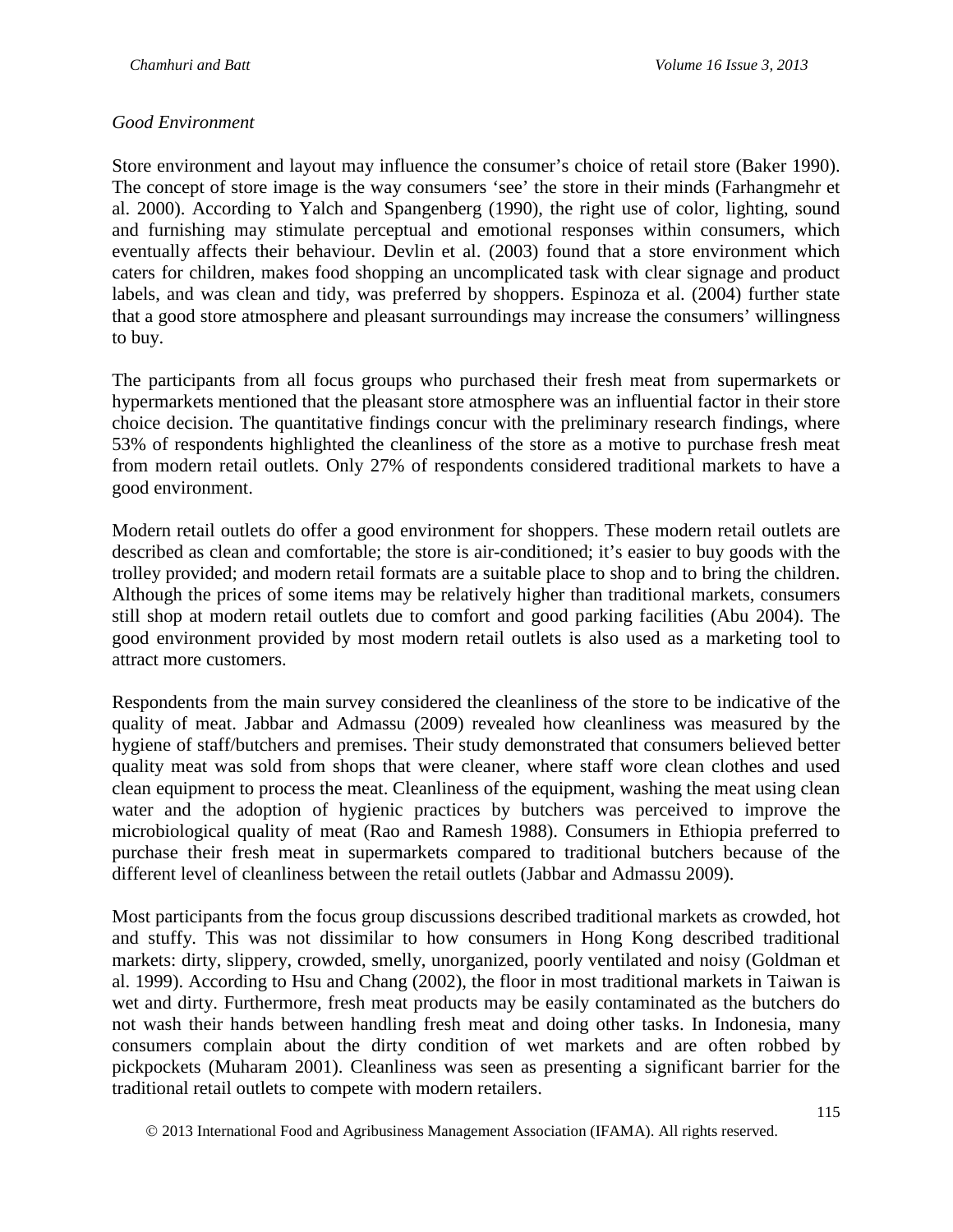However, Suryadarma et al. (2010) revealed how cleanliness was seen to be one of the least important variables for traditional retailers to attract more shoppers. This is because, despite portraying traditional markets as having a poor environment, the traditional markets continue to offer goods and services which attract loyal customers. Similarly, Trappey and Lai (1997) indicate that a poor environment had little impact on shoppers. The traditional markets offered a more convenient location, a greater variety of products and superior product quality which far outweighed the inferior shopping atmosphere. The strong bond between vendors and their customers also explains why consumers continue to shop at traditional markets.

## **Conclusions**

The results of the preliminary study provide a basis for identifying those factors which most influence consumers in their choice of retail store when purchasing fresh meat. Results from the main survey then confirmed and demonstrated that most Malaysians in the Klang Valley prefer to purchase their fresh meat from traditional markets. Even though modern retail outlets are expanding, purchasing fresh meat from traditional markets is still the preferred place of purchase in Malaysia. Some literature claims that traditional markets will soon be displaced, losing their customers to modern retailers who offer higher quality and safe products, one-stop shopping and a more pleasant environment for shoppers (Trappey and Lai 1997; Goldman et al. 1999; Reardon et al. 2003). The findings of this study demonstrate that consumers have not abandoned traditional markets when purchasing fresh meat, due to several pull factors such as having a good relationship with retailers, the meat is perceived to be of better quality (fresh) and Halal guaranteed, and the ability to bargain on price. Even though traditional markets do not provide a pleasant environment, they do create an environment in which interpersonal relationships thrive and the community is brought closer together. Shoppers visit traditional markets not only to buy goods, but also to visit friends and acquaintances.

On the other hand, supermarkets and hypermarkets have the advantage of offering a pleasant environment in which to shop for their patrons. For traditional retailers, it may be difficult for them to be competitive in providing such pleasant surroundings for their customers.

Retailers from both markets can capitalize on the store choice attributes which influence consumers' purchasing behavior. For instance, Malaysians have emphasized the importance of cleanliness when shopping for fresh meat. If traditional retailers are to respond to these issues, intervention from the government and local authorities will be needed. Among the activities that need to be carried out to improve the cleanliness of the traditional markets are: (1) the construction of new markets; (2) ensuring that there are concrete floors, running water, appropriate sewage and waste disposal; (3) making it compulsory for vendors to attend training courses related to proper food handling and food safety before granting a license; (4) conducting regular and compulsory health testing for vendors, and (5) conducting regular inspections in terms of compliance to health and sanitation.

As issues involving Halal and the preference to purchase meat from a trusted vendor were important for Malaysians when purchasing fresh meat from a retail store, modern retailers must emphasize the importance of offering fresh meat that is guaranteed Halal. While most fresh meat in supermarkets and hypermarkets are labeled with a Halal logo, it is still insufficient for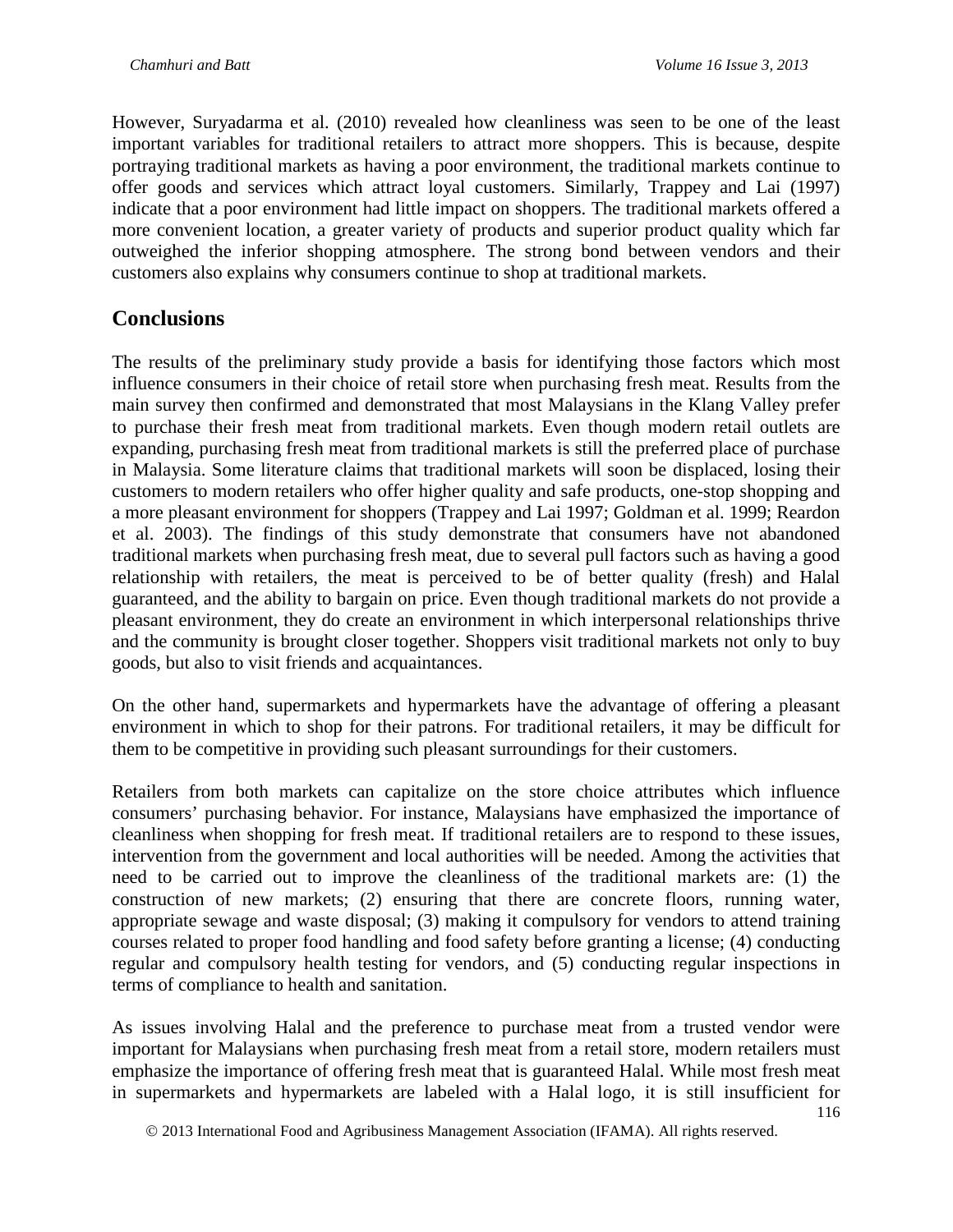consumers to believe that the meat was slaughtered appropriately and according to Islamic rulings. Thus, modern retailers should provide personal assurances through monitoring the supply chain or establishing dedicated supply chains to ensure that the supply of fresh meat to supermarkets and hypermarkets are genuinely Halal.

### **References**

- Abdullah, A.M., F.M. Arshad and I.A. Latif, 2011. The impacts of supermarkets and hypermarkets from the perspectives of fresh fruit and vegetable (FFV) wholesalers and retailers. *Journal of Agribusiness Marketing* 4: 21-37.
- Abu, N.K. 2004. Service quality dimensions: A study on various sizes of grocery retailers A conceptual paper. *Journal of Proceeding of IBBC 2004*: 633-642.

ACNielsen. 2003. Asia retail and shopper trends.

- Ahmad, S.N. and N. Juhdi. 2008. Consumer's perception and purchase intentions towards organic food products: Exploring the attitude among Malaysian consumers. *Paper presented at the 16th Annual Conference on PBFEAM,* Brisbane, Queensland, 2-4 July 2008.
- Arshad, F.M., Z. Mohamed and I.A. Latif. 2006. Changes in agri-food supply chain in Malaysia: Implications on marketing training needs. *FAO/AFMA/FAMA Regional Workshop on Agricultural Marketing Training*. Kuala Lumpur, Malaysia.
- Aylott, R. and V.W. Mitchell. 1999. An exploratory study of grocery shopping stressors. *British Food Journal* 101(9): 683-700.
- Becker, T., E. Benner and K. Glitsch. 2000. Consumer perception of fresh meat quality in Germany. *British Food Journal* 102(3): 246-266.
- Berdegue, J.A., F. Balsevich, L. Flores and T. Reardon. 2005. Central American supermarkets' private standards of quality and safety in procurement of fresh fruits and vegetables. *Food Policy* 30(3): 254-269.
- Bernues, A., A. Olaizola and K. Corcoran. 2003. Extrinsic attributes of red meat as indicators of quality in Europe: An application for market segmentation. *Food Quality and Preferences* 14: 265-276.
- Block, D. and J. Kouba. 2006. A comparison of the availability and affordability of a market basket in two communities in the Chicago area. *Public Health Nutrition* 9(7): 837-845.
- Boedeker, M. and H. Marjanen. 1993. Choice orientation types and their shopping trips to the city centre vs. to an edge-of-town retail park. *Paper presented at the 7th International Conference on Research in the Distributive Trades,* Institute for Retail Studies, University of Stirling, Scotland.
	- 2013 International Food and Agribusiness Management Association (IFAMA). All rights reserved.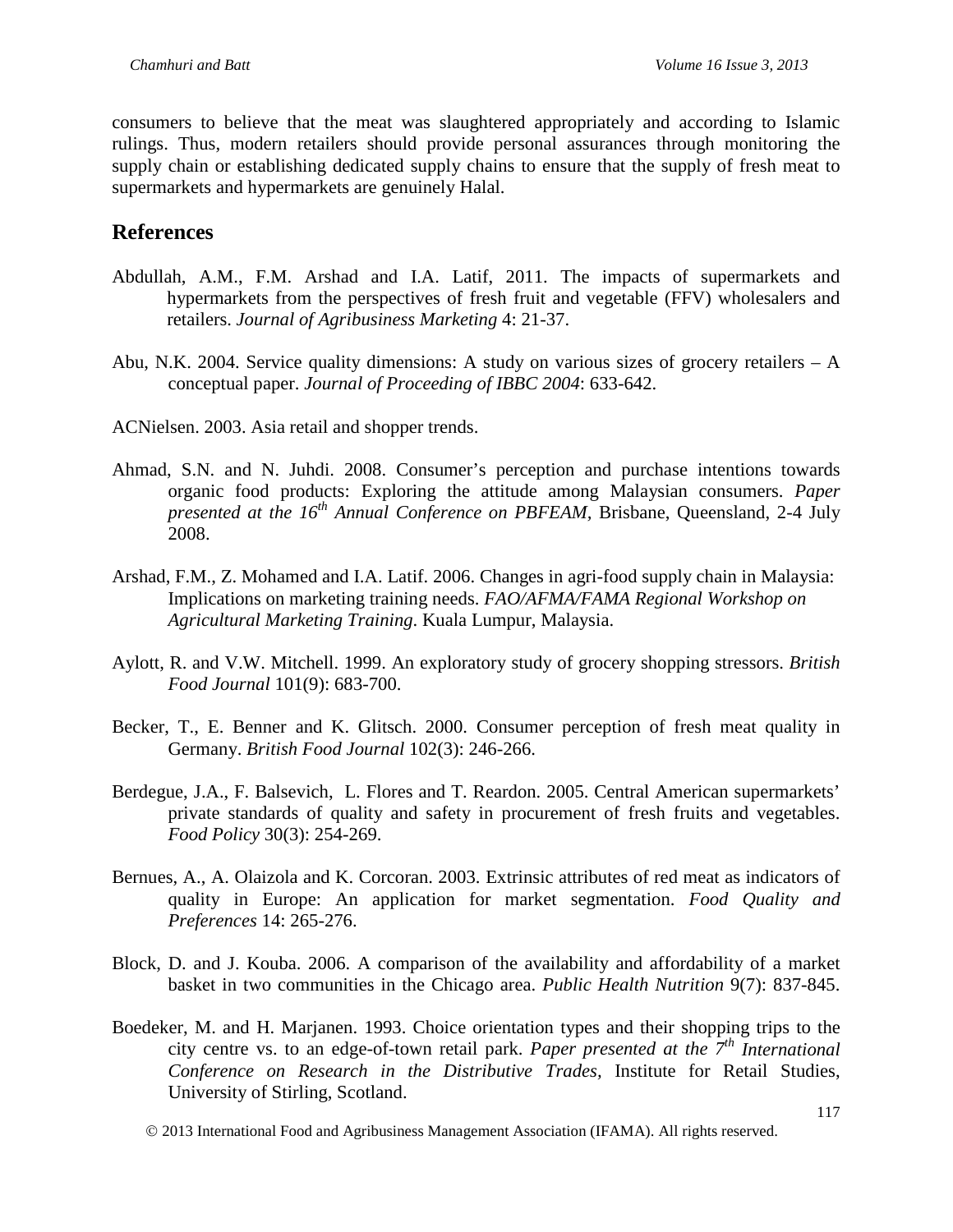- Bonne, K. and W. Verbeke. 2006. Muslim consumer's motivations towards meat consumption in Belgium: Qualitative exploratory insights from means-end chain analysis. *Anthropology of Food*. [accessed from [http://aof.revues.org/index90.html\]](http://aof.revues.org/index90.html).
- Chamhuri, N. and P.J. Batt. 2009. Factors influencing consumers' choice of retail stores for fresh meat in Malaysia. Paper presented at the IFAMA 19<sup>th</sup> Annual World Forum and Symposium, Budapest, Hungary, June 20-23.
- Cheeseman, N. and M. Wilkinson. 1995. Food retailing in Taiwan: Developments, future directions and opportunities. Agribusiness Marketing Series, QI 95029. Queensland, Australia: Queensland Department of Primary Industries.
- Chen, K., A.W. Shepherd and C. da Silva. 2005. Changes in food retailing in Asia, FAO Agricultural Management, Marketing and Finance Occasional Paper No. 8, Rome.
- Chung, C., and S.L. Myers. 1999. Do the poor pay more for food? An analysis of grocery store availability and food price disparities. *Journal of Consumer Affairs* 33(2): 276-296.
- Dabholkar, P.A., D.I. Thorpe and J.O. Rentz. 1996. A measure of service quality for retail stores: Scale development and validation. *Journal of the Academy of Marketing Science* 24(1):  $3-16.$
- Devlin, D., G. Birtwistle and N. Macedo. 2003. Food retail positioning strategy: A means-end chain analysis. *British Food Journal* 105(9): 653-670.
- Espinoza, F., G. Liberali and A. D'Angelo. 2004. Testing the influence of retail atmosphere on store choice criteria, perceived value and patronage intentions. In: *Winter Educator's Conference Proceedings* (120-125). American Marketing Association.
- Euromonitor International. 2010. [accessed March 2012], from Euromonitor International at [http://www.euromonitor.com](http://www.euromonitor.com/)
- Faiguenbaum, S., J.A. Berdegue and T. Reardon. 2002. The rapid rise of supermarkets in Chile: Effects on dairy, vegetable, and beef chains. *Development Policy Review* 20(4): 459-471.
- Farhangmehr, M., S. Marques and J. Silva. J. 2000. Consumer and retailer perceptions of hypermarkets and traditional retail stores in Portugal. *Journal of Retailing and Consumer Services* 7(4): 197-206.
- Figuie, M., P.T.G. Tam and N.D. Truyen, 2006. Poor consumer access to supermarkets in Hanoi. Edited by P. Moustier, D.T. Anh, H.B. An, V.T. Binh, M. Figuie, N.T.T. Loc and P.T.G. Tam in *Supermarket and the poor in Vietnam*. Hanoi: CIRAD/ADB.
- Geuens, M., M. Brengman and R. Jegers. 2003. Food retailing, now and in the future. A consumer perspective. *Journal of Retailing and Consumer Services* 10: 241-51.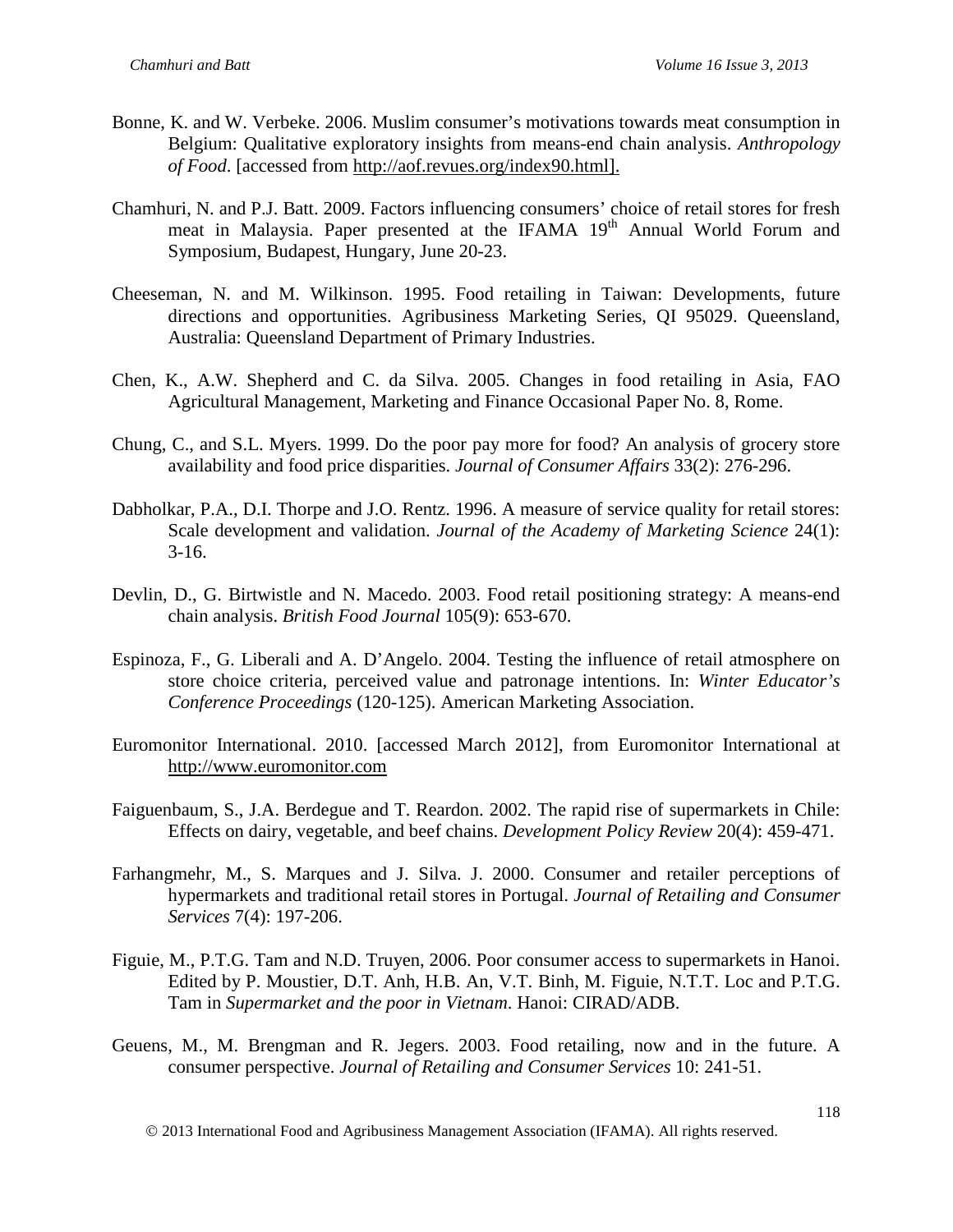- Ghazali, E., D. Mutum and N.A. Mahbob. 2006. Exploratory study of buying fish online: are Malaysians ready to adopt online grocery shopping? *International Journal of Electronic Marketing and Retailing,* 1(1): 67-82.
- Goldman, A., and H. Hino. 2005. Supermarkets vs. traditional retail stores: Diagnosing the barriers to supermarkets' market share growth in an ethnic minority community. *Journal of Retailing and Consumer Services* 12(4): 273-284.
- Goldman, A., R. Krider and S. Ramaswani. 1999. The persistent competitive advantage of traditional food retailers in Asia: Wet market's continued dominance in Hong Kong. *Journal of Macromarketing* 19: 126-139.
- Hair, J.F., R.E. Anderson, R.L. Tatham and W.C. Black. 1998. Multivariate Data Analysis. Fifth Ed. Prentice Hall. New Jersey.
- Hair, J.F. 2008. *Marketing Research.* North Ryde, NSW: McGraw-Hill Australia.
- Haque, A., and A. Khatibi. 2005. E-shopping: Current practices and future opportunities towards Malaysian customer perspective. *Journal of Social Sciences* 1(1): 41-46.
- Hsu, J.L., and W.H. Chang. 2002. Market segmentation of fresh meat shoppers in Taiwan. *International Review of Retail, Distribution and Consumer Research* 12(4): 423-436.
- Idris, I. 2002. Bigger share for hypermarket. *The Star* March 23.
- Jabbar, M.A. and S.A. Admassu. 2009. Assessing consumer preferences for quality and safety attributes of food in the absence of official standards: The case of beef in Ethiopia. *Paper presented at the International Association of Agricultural Economists Conference*, Beijing, China, August 16-22.
- Kennedy, O.B., B.J. Stewart-Knox, P.C. Mitchell and D.I. Thurnham. 2004. Consumer perceptions of poultry meat: A qualitative analysis. *Nutrition & Food Science* 34(3): 122- 129.
- Kotler, P., and G. Armstrong, 2006. *Principles of Marketing* (11<sup>th</sup> ed.). London: Pearson Education Inc.
- Krueger, R.A., and M.A. Casey. 2000. *Focus groups: A practical guide for applies research.*  Thousand Oaks, CA: Sage.
- Krystallis, A., and I.S. Arvanitoyannis. 2006. Investigating the concept of meat quality from the consumers' perspective: The case of Greece. *Meat Science* 72(1): 164-176.
- Lui, S. 2008. An ethnographic comparison of wet markets and supermarkets in Hong Kong. *The Hong Kong Anthropologist* 2: 1-52.

2013 International Food and Agribusiness Management Association (IFAMA). All rights reserved.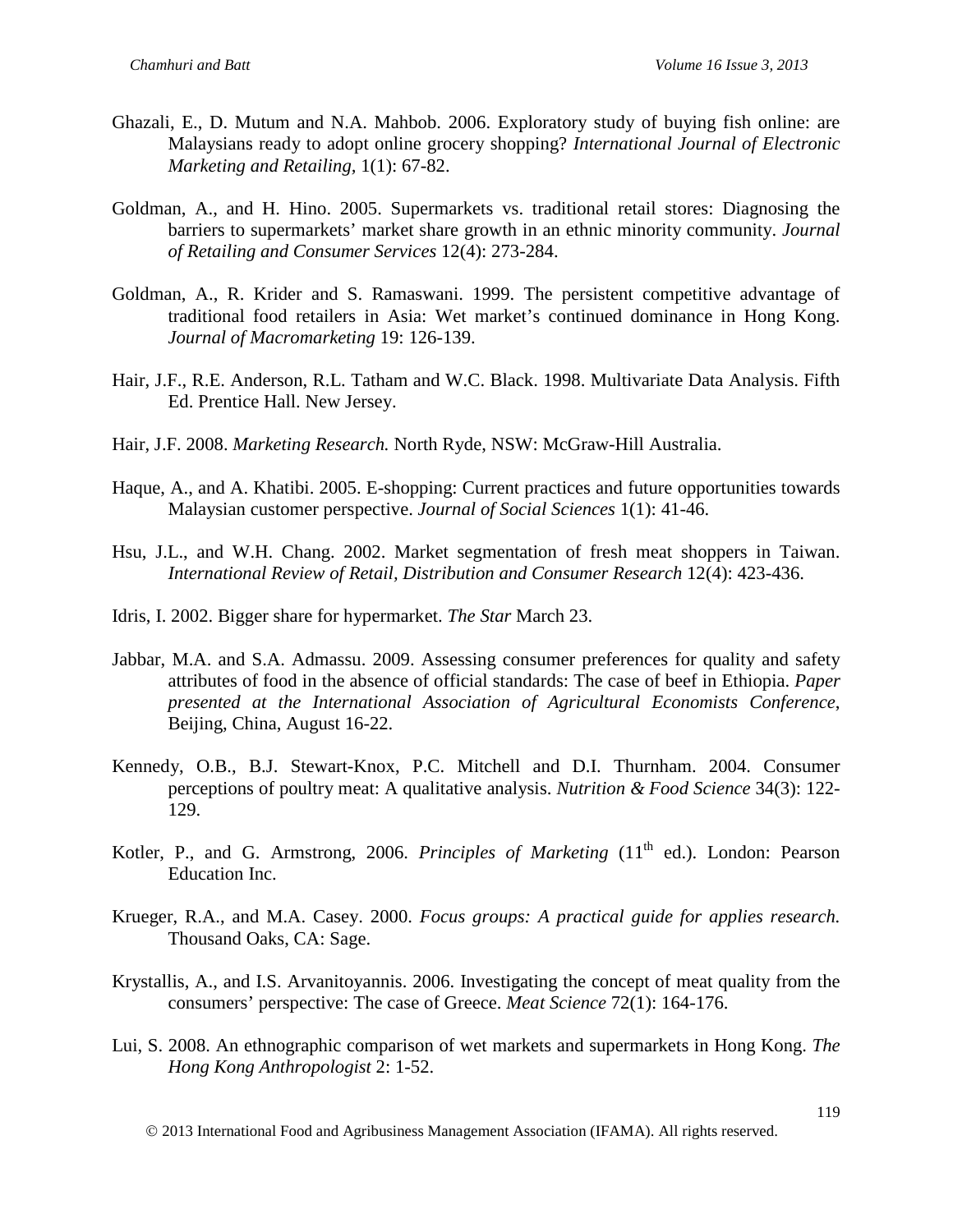- Malaysia. 2001. *Eight Malaysia Plan 2001 – 2005.* Percetakan Nasional Malaysia Berhad: Kuala Lumpur.
- Malaysia. 2006. *Ninth Malaysia Plan (2006-2010)*. Percetakan Nasional Malaysia Berhad: Kuala Lumpur.
- Malaysian Department of Statistics 2009. *Basic population characteristics by administrative districts, Malaysia.* Percetakan Nasional Malaysia Berhad: Kuala Lumpur.
- Malhotra, N.K., J. Hall, M. Shaw and P. Oppenheim. 2008. *Essentials of marketing research: An applied orientation (2nd Edition).* French Forest: Pearson Education Australia.
- Maruyama, M., and L.V. Trung. 2007. Traditional bazaar or supermarkets: A probit analysis of affluent consumer perceptions in Hanoi. *International Review of Retail, Distribution and Consumer Research* 17(3): 233-252.
- McCarthy, M., and S. Henson. 2005. Perceived risk and risk reduction strategies in the choice of beef by Irish consumers. *Food Quality and Preference* 16(5): 435-445.
- Muharam, S. 2001. *Wet and traditional market profile in Jakarta*. [Retrieved November 3, 2008]. [http://www.smfranchise.com/news/wetjkt.htm.](http://www.smfranchise.com/news/wetjkt.htm)
- Nooh, M. N., N. Nawai, N. R. S. Mohd Dali, & H. Mohammad. 2007. Halal branding: An exploratory research among consumers in Malaysia. *Paper presented at the 3rd Uniten International Business Management Conference: Human capital optimisation, strategies, challenges and sustainability,* Malacca Equatorial Hotel, December 16-18.
- Paragus, M.D. 2006. Estimation of meat demand system in Malaysia: Model selection between the Rotterdam model and the Fdlaids model (Unpublished master's thesis).
- Perrigot, R., and G. Cliquet. 2006. Past, present and future of a retail concept: The hypermarket. *Colloque Etienne Thil*, La Rochelle.
- Pricewaterhouse Coopers. 2006. 2004/2005 Global retail and consumer study from Beijing to Budapest. Malaysia. 95-105.
- Rabiee, F. 2004. Focus-group interview and data analysis. *Proceedings of the Nutrition Society*, 63: 655-660.
- Rao, D.N., and B.S. Ramesh. 1988. Microbial profiles of minced meat. *Meat Science* 23: 279- 291.
- Reardon, T., C.P. Timmer, C.B. Barrett and J. Berdegue. 2003. The rise of supermarkets in Africa, Asia and Latin America. *American Journal of Agricultural Economics* 85(5): 1140-1146.

2013 International Food and Agribusiness Management Association (IFAMA). All rights reserved.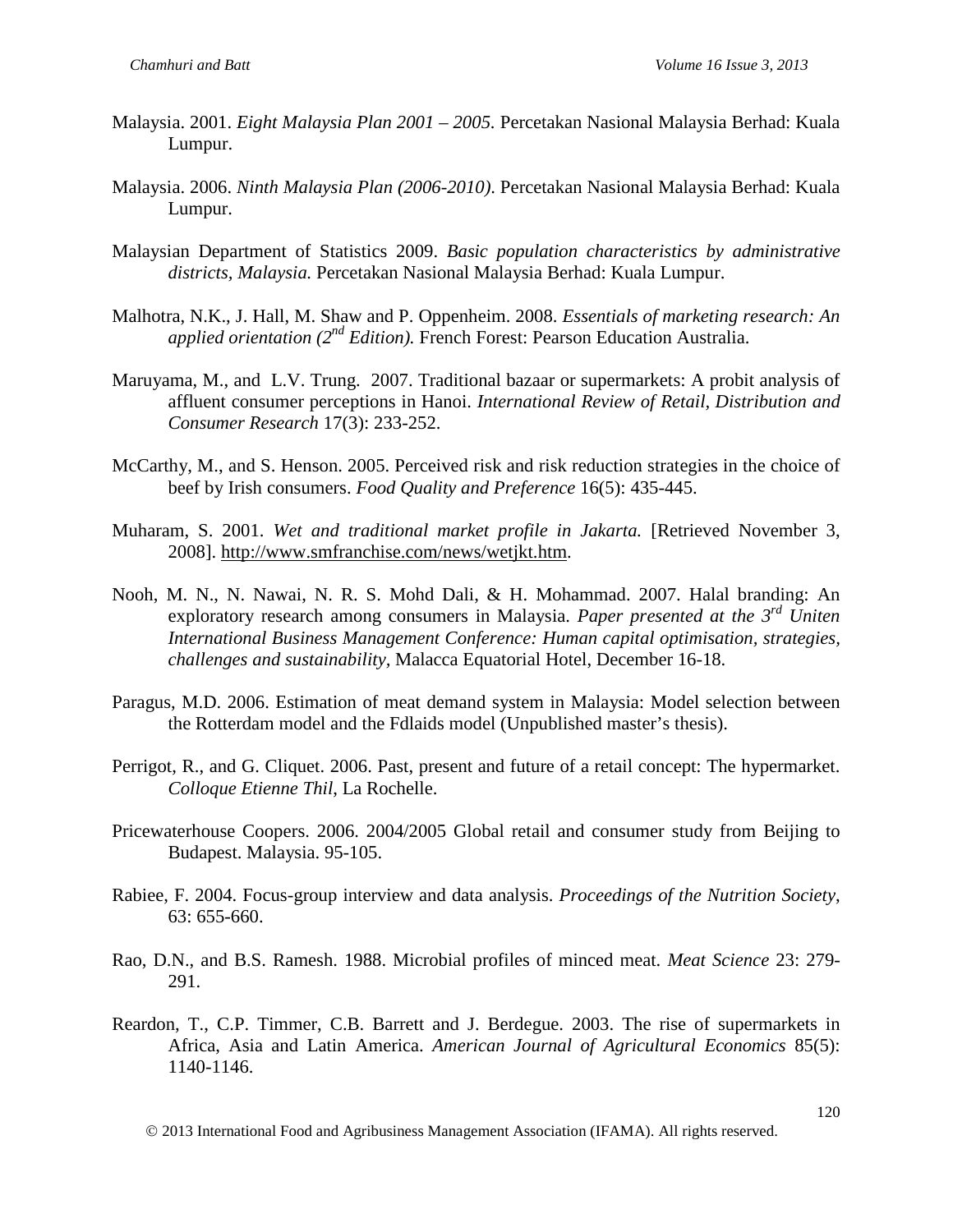- Reardon, T., C.P. Timmer and J.A. Berdegue. 2005. Supermarket expansion in Latin America and Asia. In *New directions in global food markets*, edited by A. Regmi and M. Gehlhar. Agriculture Information Bulletin Number 794. Washington, DC: US Department of Agriculture, Economic Research Service.
- Romano, D., and G. Stefani. 2006. The trust project: Summary of main findings. *How safe is eating chicken?: A study on the impact of trust and food risk communication on consumer behaviour in the European Union,* edited by D. Romano and G. Stefani (143-150). Italy: Firenze University Press.
- Roslin, R.M., and T.C. Melewar. 2008. Hypermarket and the small retailers in Malaysia: Exploring retailers' competitive abilities. *Journal of Asia-Pacific Business* 9(4): 329-343.
- Shafie, S. and M.N. Othman. 2006. Halal Certification: An international marketing issues and challenges. [www.ctw-c](http://www.ctw-/)ongress.de/ifsam/download/track\_13/pap00226.pdf. [accessed April 11, 2007].
- Shaharudin, M.R., J.J. Pani, S.W. Mansor, S.J. Elias and D.M. Sadek. 2010. Purchase intention of organic food in Kedah, Malaysia: A religious overview. *International Journal of Marketing Studies* 2(1): 96-103.
- Shamsudin, M.N. and J. Selamat. 2005. Changing Retail Food Sector in Malaysia. PECC Pacific Food System Outlook 2005-06. Annual Meeting. Kun Ming, China 11-13 May.
- Sim, J. 1998. Collecting and analysing qualitative data: Issues raised by the focus group. *Journal of Advanced Nursing* 28(2): 345-352.
- Suryadarma, D., A. Paesoro, S. B. Akhmadi, M. Rosfadhila and A. Suryahadi. 2010. Traditional food traders in developing countries and completion from supermarkets: Evidence from Indonesia. *Food Policy* 35(1): 79-86.
- Szwarc, P. 2005. *Researching customer satisfaction & loyalty: How to find out what people really think.* London: Kogan Page.
- Tey, Y.S., S. Mad Nasir, M. Zainalabidin, M.A. Amin and R. Alias. 2008a. Analysis of demand for vegetable in Malaysia. *MRPA Paper 15033,* University Library of Munich, Germany.
- Tey, Y.S., S. Mad Nasir, M. Zainalabidin, M.A. Amin and R. Alias, R. 2008b. Demand for beef in Malaysia: Preference for quantity, quality or lean? *International Food Research Journal* 15(3): 1-7.
- The World Factbook. 2009. [accessed April 8, 2009]. <http://www.cia.gov/library/publications/the-world-factbook/print/my.html>